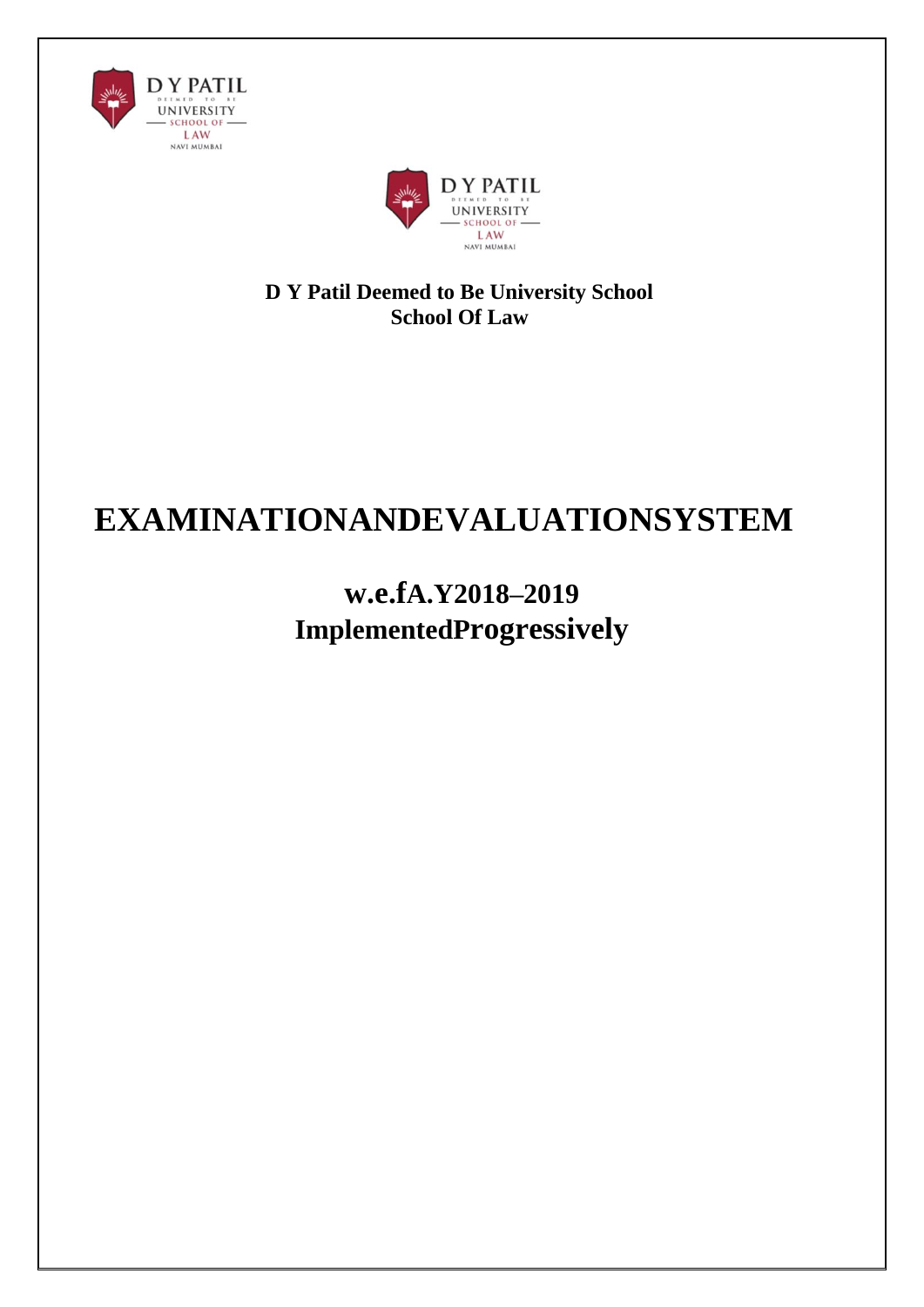

## **Preface**

D Y Patil Deemed to be University, School of Law is an Autonomous Certified,functions according to the vision statement of being a pacesetter by executing theexamination calendar accurately, declaring results on time and having a complete transparency in conducting theexaminationsandalsodeclaringresults.

Being an autonomous institute the examination section plays a very important role in branding the institute andsmooth conduct of all activities.Examination calendarisuploaded on LMS (Learning Management System) semester wise in thefirst week ofthecommencement of the academic year. The examination calendar is followed strictly and no changes are madeunless unexpected events occurred.Thishelpsstudents toplan theirindustrial visits and internships well inadvance. Further, students get sufficient time for the preparationof various competitiveexaminations.Academicexcellenceis achievedby continuous evaluation and transparentexaminationsystem.TheAppointmentletterstofacultyissentalongwiththescheduleforexa msfromtimetotime.Therearetwoexamsbeing conducted semester wise bythe examinationsection.Class test-I is scheduledafter6weeks of teachinglearningandSemester End Examination atthe endof each semester after the completion of 90 working days. There is also AdditionalExamination forthestudentswhoremained absenton genuine grounds, whichisconductedafter15daysof last paper held. Examinationsectionfollowsatransparentpolicybyshowingtheanswerbooks tostudents alongwith thesynoptic submittedby the papersetter.Any changes are tobe given to examinationsectionwithanexplanationbythefacultyforthereasonsforchanges.

The examination has its own rules and regulations which have been approved by academic council from time totime.

Every semester a general audit shall be conducted for the purpose of quality checks on Question Paper andevaluation.

Degree Award Ceremony is conducted by the Institute. The **parent university (D Y Patil Deemed to be University)** awarddegrees to the students evaluated and recommended by our college. The degree certificates depicta commonformatdevisedbytheuniversity.Thedegreecertificatementionnameofthecollegewithspecifi cation'AffiliatedtoBar Council of India'.

## **2. [VISION](http://www.spce.ac.in/ExaminationDepartment.aspx)**

We are committed to be recognized as an institution that is a pacesetter for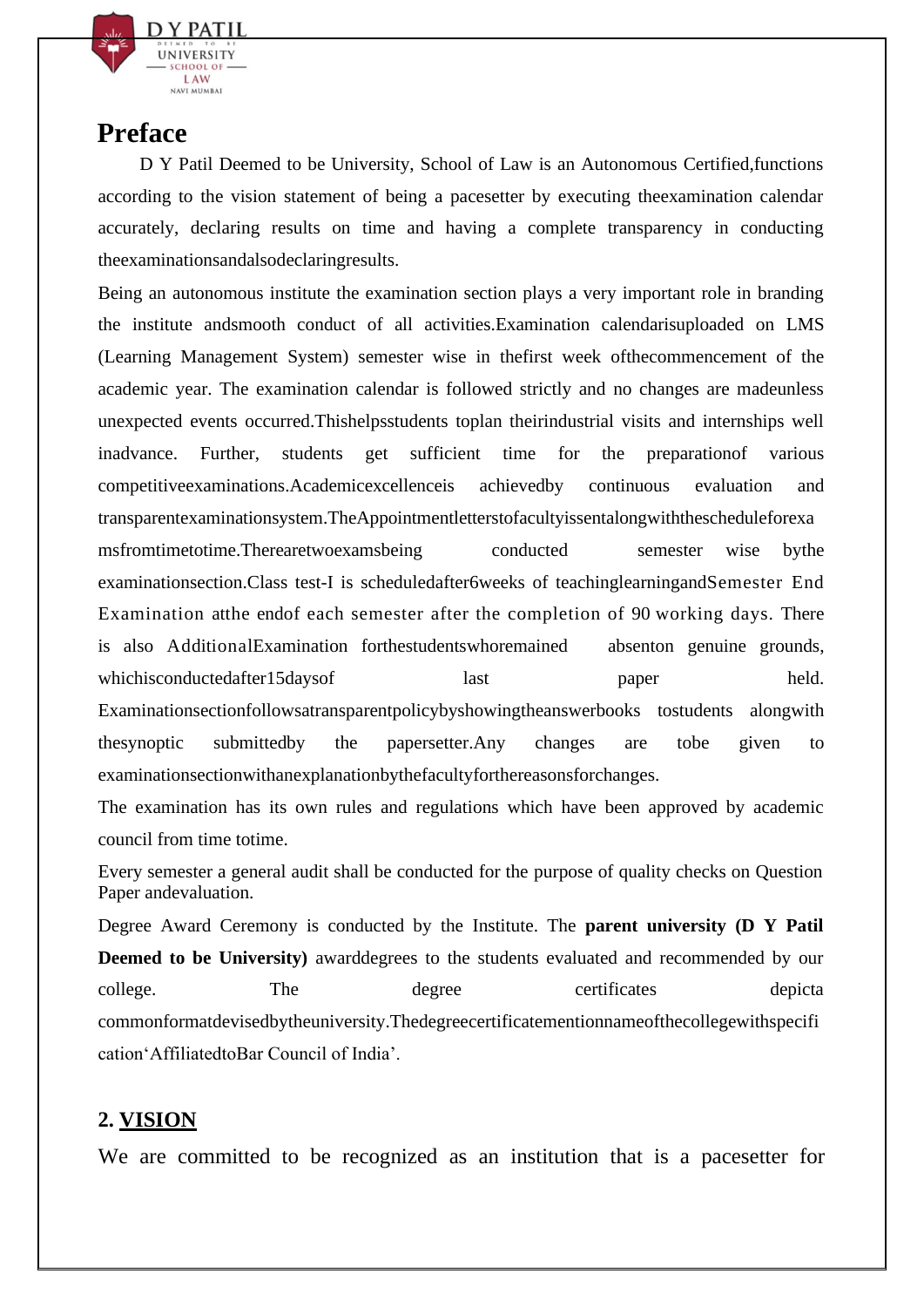

following theexamination calendar, declaring results in time and also committed to expanding the horizon andinspiringyoungmindstowardsacademicexcellence.

## **PURPOSE**

- ToconductSemesterEndExaminationsandInternalAssessmentTests.
- To declare resultsofthe students on time.
- Toassessstudentsandconductoverallevaluationsasperthenorms&regulationsof Bar Council of India'asastatutoryrequirement.

#### **SCOPE**

- ApplicableforDegreeCollegeUnderGraduateandPostGraduateCourses.
- ContinuousEvaluationofstudents'progressSemesterwise.

## **3. GuidelinesforFormationofExaminationCommittee**

### **3.1 UGCGuidelines**

- 1. Autonomous College shall have an Examination Cell headed by Controller of Examinations who will be apermanent faculty nominated by the Principal on the basis of potential of the person. The Principal of thecollege shallbetheChiefController,Examinations.
- 2. The Controller of Examinations will create his / her own team with the approval of the Principal of theCollege. The team shall consist of at least one faculty from each department and 3 assistant clerks, the numberofpersonstobenominatedshalldependonthequantumofworkintheExaminationCell.Tea chersworkingin the college shall be nominated in the Examination Cell for tenure of 3 years. They will continue doing theirteachingworkasscheduledbythe college.
- 3. ThereshallbeateamofOfficeAssistants,ComputerProgrammers,DataEntryOperators andotherhelpersintheAutonomousCell.
- 4. Examination Cell will have appropriate printing unit also for printing of question papers and other relevantconfidentialmaterial.
- 5. All part-time/full time functionaries of the Examination Cell shall be paid honorarium for the extra work beingdone by them apart from usual work. Such honoraria shall be proposed by the Finance Committee and shall beapprovedbytheGoverningBody.
- 6. GoverningBodymayalsoapproveappointmentoffulltimeofficestaffintheexaminationcelloncon tractual basis on the recommendation of Finance Committee. The salary of such staff will also be decidedby thesamemechanism.There shall be continuous, comprehensive evaluation of students through internalandexternalexamination.
- 7. In order to motivate students to befree of rot learning, various mechanism of internal evaluation should beadoptedsuchasgroupdiscussion,paperreading,home assignments andvivavoce.
- 8. Remuneration for examination work should be decided by the finance committee and should be approved bytheGoverningBody.In nocaseitshouldbelessthan thatpaidbytheparentUniversity.
- 9. The **parent universitywill award degrees** to the students evaluated and recommended by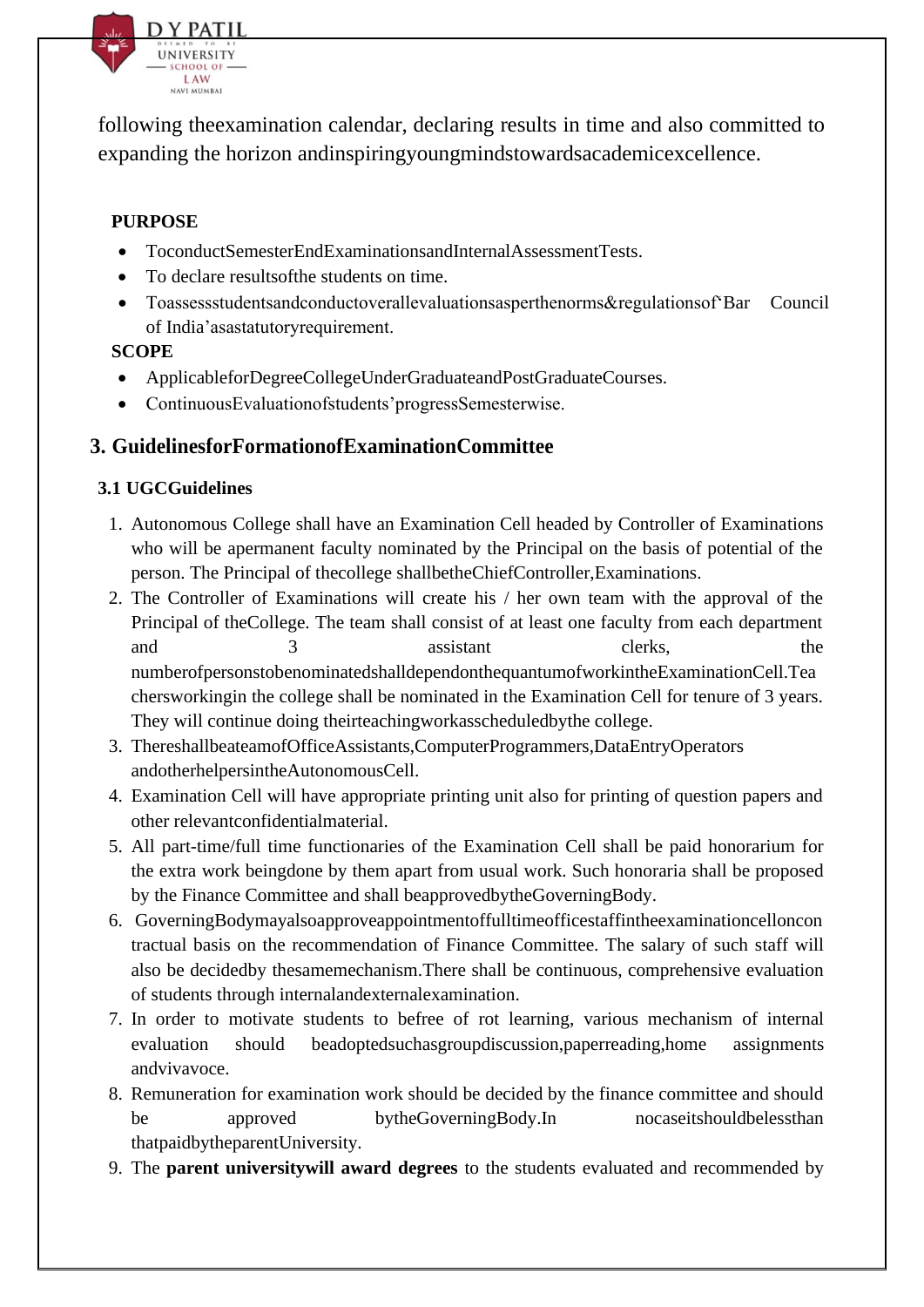

autonomouscolleges.Thedegreecertificateswillbeinacommonformatdevisedbythe University. Thenameofthecollegewillbementionedinthedegreecertificate, ifsodesired.

- 10. The AutonomousCollege / Recognized Institution /University Department/ University Institutionshallconducttheexaminationsatspecifiedperiod(s)asitmaydetermineand notify. The examinations andevaluation systems shall be as may be determined by the competent authorities of the Autonomous College /Recognized Institution / University Department/ University Institution as the case may be.The examinationandevaluation shall be carried out in such a manner as to enhance the faith and the credibility in the minds ofthe students andthesocietybybeingfairandrational.
- 11. The students passing the examinations conducted according to the standards set by the Autonomous College /Recognized Institution / University Department / University Institution shall be awarded Degree / Diploma /Certificate.Asthecasemaybe,aspertheprovisionsoftheAct.

#### **3.2 Powersand DutiesoftheExamination Committee.**

a) TheExaminationCommitteeshall–

- i. TheExaminationCommitteeshallensureproperorganizationofexaminationsandtest includingmoderation,tabulationanddeclarationoftheresults.
- ii. TheExaminationCommitteeshallappointexaminers,moderators,papersettersfromamongstthepersonsincludedinthe panels preparedbythe respectiveSubjectBoards.
- iii. TheExaminationCommitteeshallundertakeexerciseandexperimentinexaminationreforms.
- iv. TheExaminationCommitteeshallobtainthreesetsofquestionpapersinsealedcoveredinther espective subject.The Principal /Controller ofExamination/Head shall draw atrandom oneof such sealed covers containing question papers. This sealed cover with seal intact shall then be sent tothe press.
- b) The Committee shall prepare the time schedule of examinations and dates of declarationoftheirresults atthebeginningofthetermandnotifythesame.
- c) The assessment of answer books for all examinations shall be done centrally through Central AssessmentSystem. All answer books of an examination shall be masked and then coded. The coded answer books shallthen behandedover to theexaminers for assessment. After the assessment, all answer books shall bedecodedanddemaskedandthe resultsheetwillbe preparedbythemoderator.
- d) In order to investigate and take disciplinary action for malpractices andlapses on the part of candidates,papersetters,examiners,moderators,teachersoranyotherpersonsconnectedwiththe conductofexaminations,theCommitteeshall constitutea subcommitteecalledas Redressal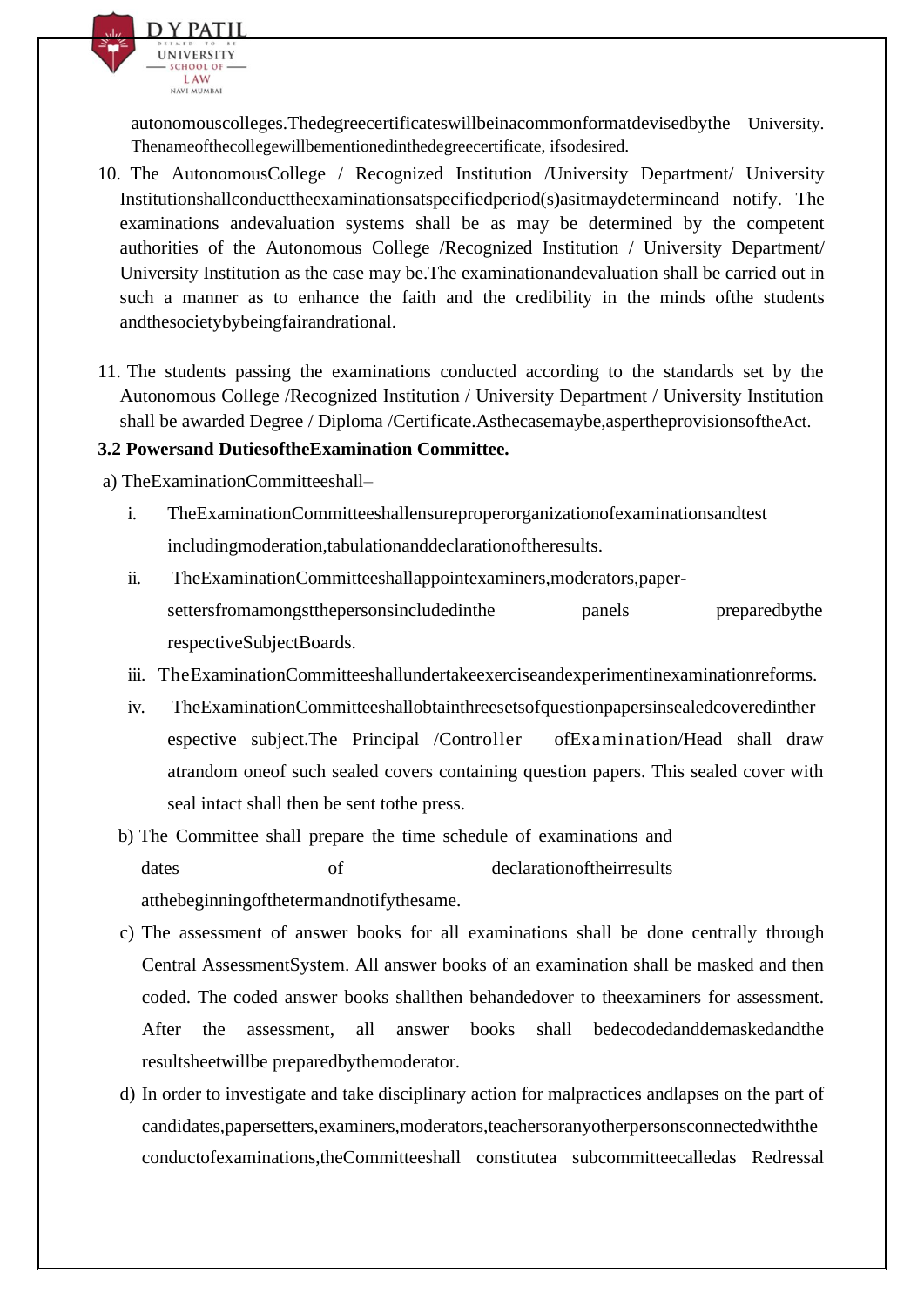

Committeeof whichPrincipalshouldbethechairman.

e) TherecommendationsoftheSub-

CommitteeshallbeplacedbeforetheExaminationCommittee,whichtakesthe

disciplinaryactioninthematterasitdeemsshallfit.

- f) TheCommitteeshallarrangeforstrictvigilanceduringtheconductoftheexaminationsoastoavoid useofunfairmeansbythestudents,teachers,invigilators,supervisors,etc.
- $g)$ . Two-

thirdmembersshallconstituteaquorum.Ifthemeetingisadjournedforwantofquorum,thennoquoru mshallberequiredforsuchmeeting.

- h) TheCommitteeshallmeettwiceduringtheacademicyearandsuchothertimesasmay berequired.
- i) TheCommittee shallperformsuchotherdutiesandresponsibilities which are assignedtoitfromtimetotimebytheBoardofManagement.

## **4. ExaminationCommitteeof D Y Patil Deemed to be University, School of Law**

### **4.1 StructureofExaminationCommittee**

D Y Patil, Deemed to be University School of Law,beinganautonomousInstituteshall haveanExamination CommitteebasedonUGC Guidelines and as per the Bar Council of India Guidelines. The Committee shallconsistof

- 1. ThePrincipal-asaChairperson
- 2. ApermanentfacultynominatedbythePrincipalonthebasisofpotentialofthepersonasControllerof Examinations.
- 3. Ateachingfacultywith10yearsofteachingexperiencefromeachdepartment,nominatedbythe Principal-as aDepartmentController.
- 4. ControllerofExaminationofD Y Patil, Deemed to be University School of Laworhisnominee.
- 5. Oneexpertasanexternalevaluatortobenominated bythePrincipal-asInvitee.
- 6. OneteachingfacultyasDeputyControllerfromSelfFinanceSection.
- 7. DeanAcademics-asInvitee.

Inaddition,Chairman,ExaminationCommitteewill appointaRedressalCommitteeasandwhenrequired.

## **OfficeStaff:**-

a) 1OfficeSuperintendent b) 1Sr. Clerk c) 3DataEntryOperators d)2Peons

#### **4.2 TheRoles& ResponsibilitiesofExaminationCommitteeD Y Patil, Deemed to be University School of Law**

1. TheExaminationCommitteeshallensureproperperformanceofthevariousdutiesinconductingexa minationsviz.papersetting,timetablepreparation,assessmentanddeclarationofresults.

2. TheexaminationCommitteeshallpreparethedetailedtimetableofexaminationsforeverysemestera nduploaditonwebsitewithpriorapprovalofChairman,ExaminationCommittee.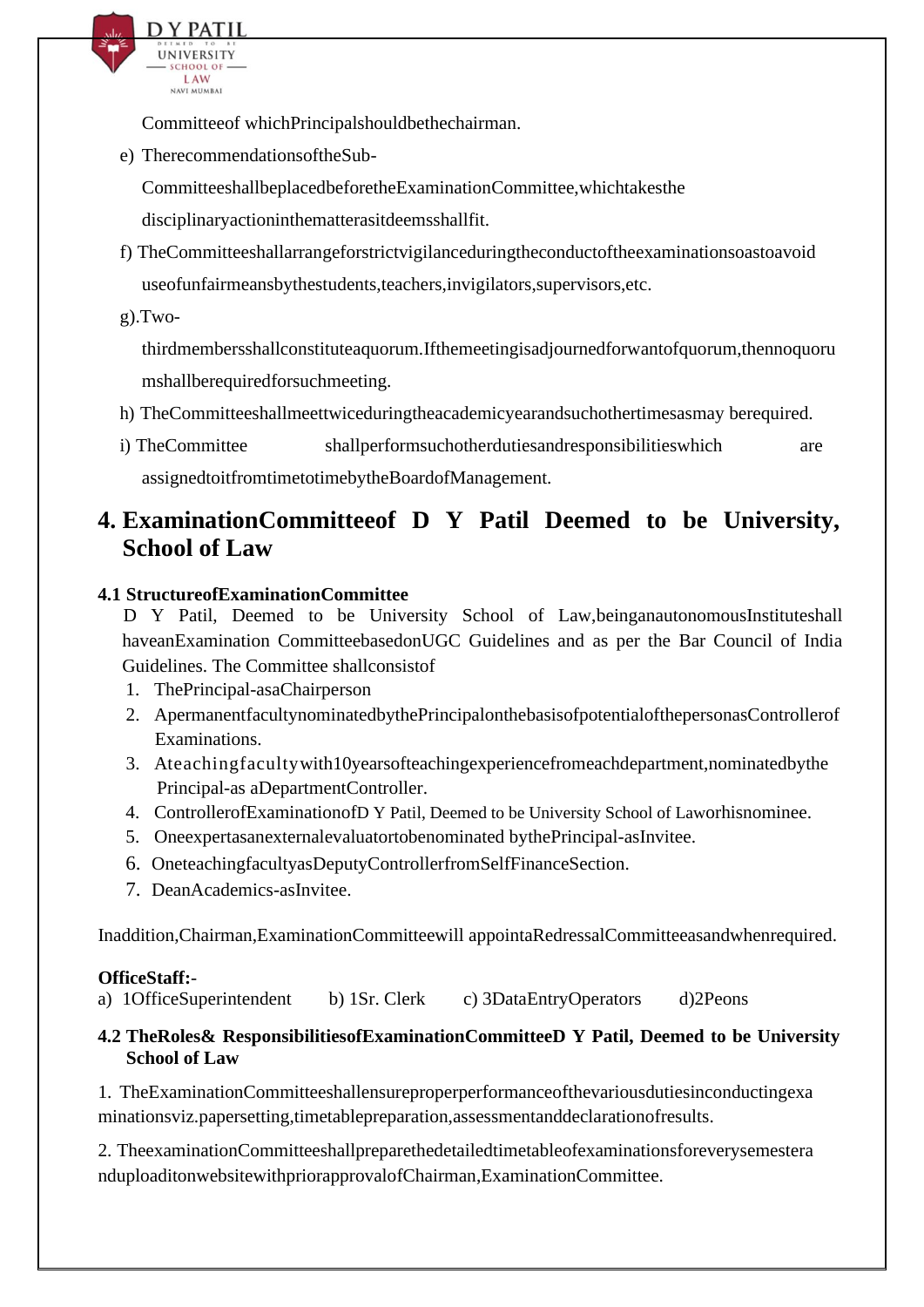

3. TheExaminationCommitteeshallensuresmoothandorganizedconductofexaminationbyfollowingm eans:

i) TheExaminationCommitteeshallpreparethedetailedtimetableofexaminationsforeverysem esteranduploaditonwebsitewithpriorapprovalofChairman.

- ii) Appointingpapersettersandevaluatorsforallexamsincludingtheoryaswell aspracticalwellinadvance.
- iii) Strictvigilanceduringexam.

iv) Incaseofanycomplaintregardingexam,thedisciplinaryactions recommendedbyRedressalCommitteewillbe endorsedbyexaminationcommittee.

- 4. TheExaminationCommitteeshallpreparetheexambudgetforeveryacademicyear.
- 5. ThemembersofExaminationCommitteeshallmeetatleast4timesduringtheacademicyearandatot hertimesas andwhennecessary.
- 6. ForanymeetingofExaminationCommittee,onethirdmembersshallconstituteaquorum.However,thesamemeetingshall beheldafter30minutesofthescheduled time,forwhich,noquorumshallbe applicable.
- 7. Thevariousformatsshallbepreparedby ExaminationCommitteeforrecordkeepingand monitoring allexaminationrelatedactivities.
- 8. TheExaminationCommitteeshalltakeintoaccountreformsapprovedbysubjectboard.
- 9. ControllerofExaminations(COE)andDepartmentcoordinatorswithHeadofDepartmentscarryout

i.Issuing AppointmentLettersforPaperSetting,Assessmentofpapersetting andPrinting ii.ConductingTheoryExaminations

- iii. IssuingAppointmentLettersfor(Practical,Project/Dissertation,seminar)
- iv. Coordinationofassessmentofanswerbooks
- v. Preparationanddeclarationofprovisionalgrades
- vi. Preparationand declarationoffinalresults
- vii. Issueoftranscripts,provisionalpassingcertificate,marklist,preparationof examcalendar,appointmentsofexaminers.

## **5. ExaminationSectionInfrastructures**

#### **DescriptionofArea**

- 1. CapRoom:Itisusedforcentralassessmentofallanswerbooksof UnitTest–I,UnitTest– II,SemesterEndExaminationandAdditional/SupplementaryExamination.
- 2. StrongRoom:All stationaryrequiredforexamination,printingofquestionpapersaswellasstorageofexamina tiongazettes is doneinstrongroom.
- 3. WorkingArea:Areaforworkingofexamrelatedstaffalongwithcontrolroomduring UnitTest– I,UnitTest–II,SemesterEndExaminationandAdditional/SupplementaryExamination.

## **5.1 PrintingUnits,StrongRoom:**

1. Examination Section consists of two copy printers with a capacity of printing 60 pages in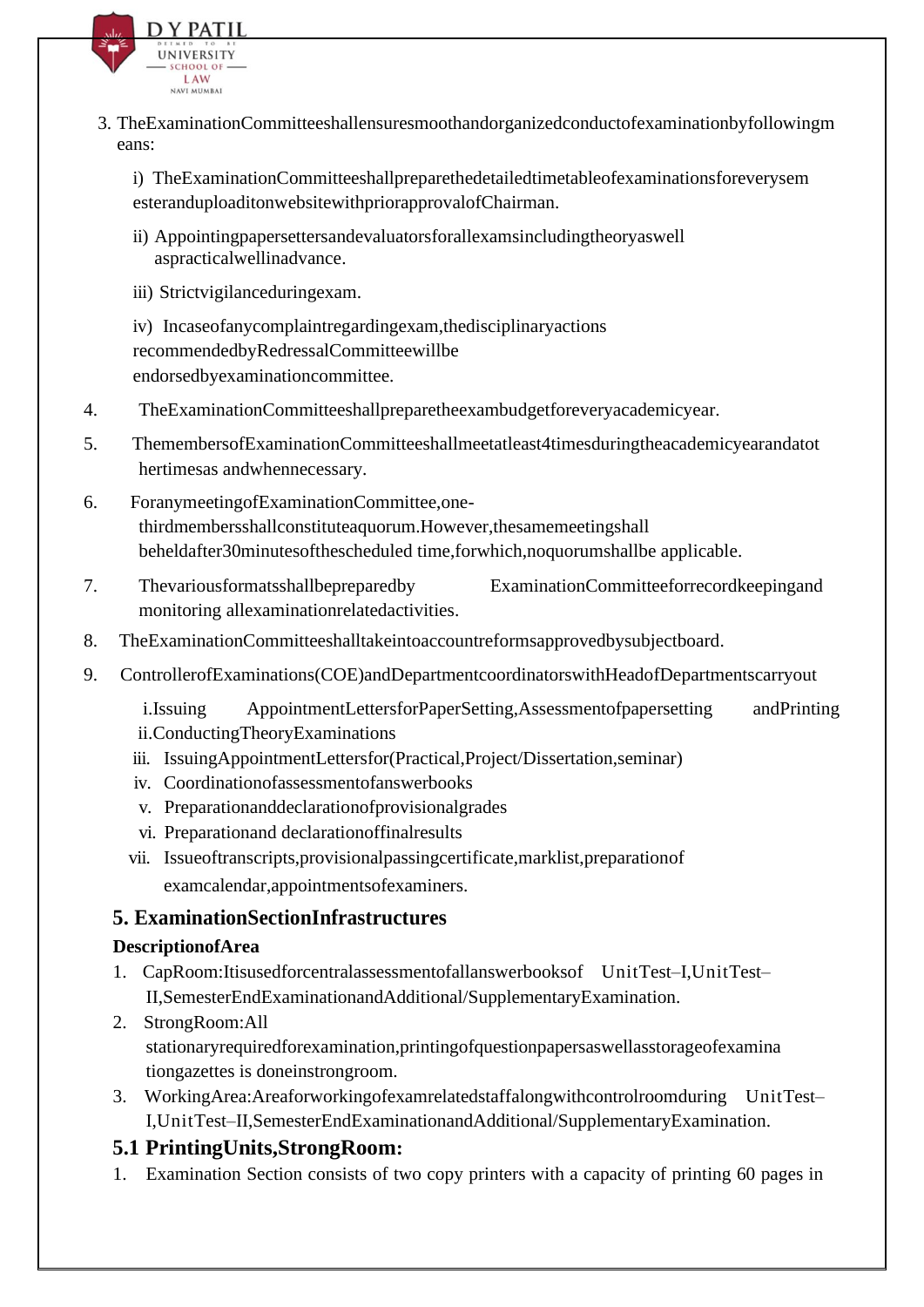

one minute andPHOTO COPIER Machine one Black & white and two printers with two scanners and relevant material forexamination.

2. ExaminationSectionhasstrongroomusedforstorageofstationaryandprintingofquestionpapers aswellasstorageofexaminationgadgets.

## **5.2 CentralAssessmentRoom:**

CAP room has a seating capacity of 25 people is centrally air-conditioned and is used for Unit Test – I, UnitTest– II, EndSemester and Re-Examination assessment. Itis mandatory forfaculty to assess answer booksintheCAProom.

Two computer labs with a capacity of around 30 PCs are used for assessment through through through through through through through through through through through through through through through through through through through through through through through through through through thr OSM.Facultiesarealsogivenfacilitytoassessfromhomewithsecuritymeasure s.

## **5.3 ComputerandServer:**

Examination Section is having one server room with 5 computers, two projectors with licensed copies ofMicrosoft,Windows7andMS-Office2010.

## **5.4 TelephoneandInternet**

ExaminationSectioniswellconnectedwithinternetlinesof8Mbpsspeed,telephonefacilitywithin tercom.

## **5.5 Stationary,NoticeBoardsetc…**

1. Examination Section prints t heir stationary like answer books, supplements, graph

papers,drawingsheets,gradesheets,andprovisionalcertificatesforanacademicyear.Answerboo ksandsupplements areseriallynumberedandthe usageisrecorded.

- 2. Thereare4dedicatednoticeboardsforexaminationsectionwhichdisplaysgradegazette,timetableandexaminationrelatednoticefromtimetotimealongwithuploading Examinationcalendar,time-tableandnoticeregularlyoncollegewebsite[.www.nkc.ac.in](http://www.nkc.ac.in/)
- 3. AlsotherearefourdedicatedPC's exclusivelyforexaminationrelated work

## **5.6 CCTVsurveillance**

- 1. Examination Section is alsofurnished with CCTV cameras, 1 in strong room, 1 inCAProomand2inexamoffice.
- 2. AlsowehaveCCTVcamerasinclassrooms.

## **6. TentativeExaminationSchedule Semesterwise.**

Semester wise Tentative Examination Schedule is circulated for students and faculties well in advance forRegular/A.T.K.T(Internal/External) Examinations(Semester–ItoVI).

Detailedtimescheduleofexaminationsisdisplayedonthestudents'noticeboardanduploadedoncollegew ebsiteatleast20dayspriortothe commencementofexaminations.

Examination hall tickets are made available on students' portal, which include exam seat number, examinationschedule and other details. Student can down load his/her hall ticket three days before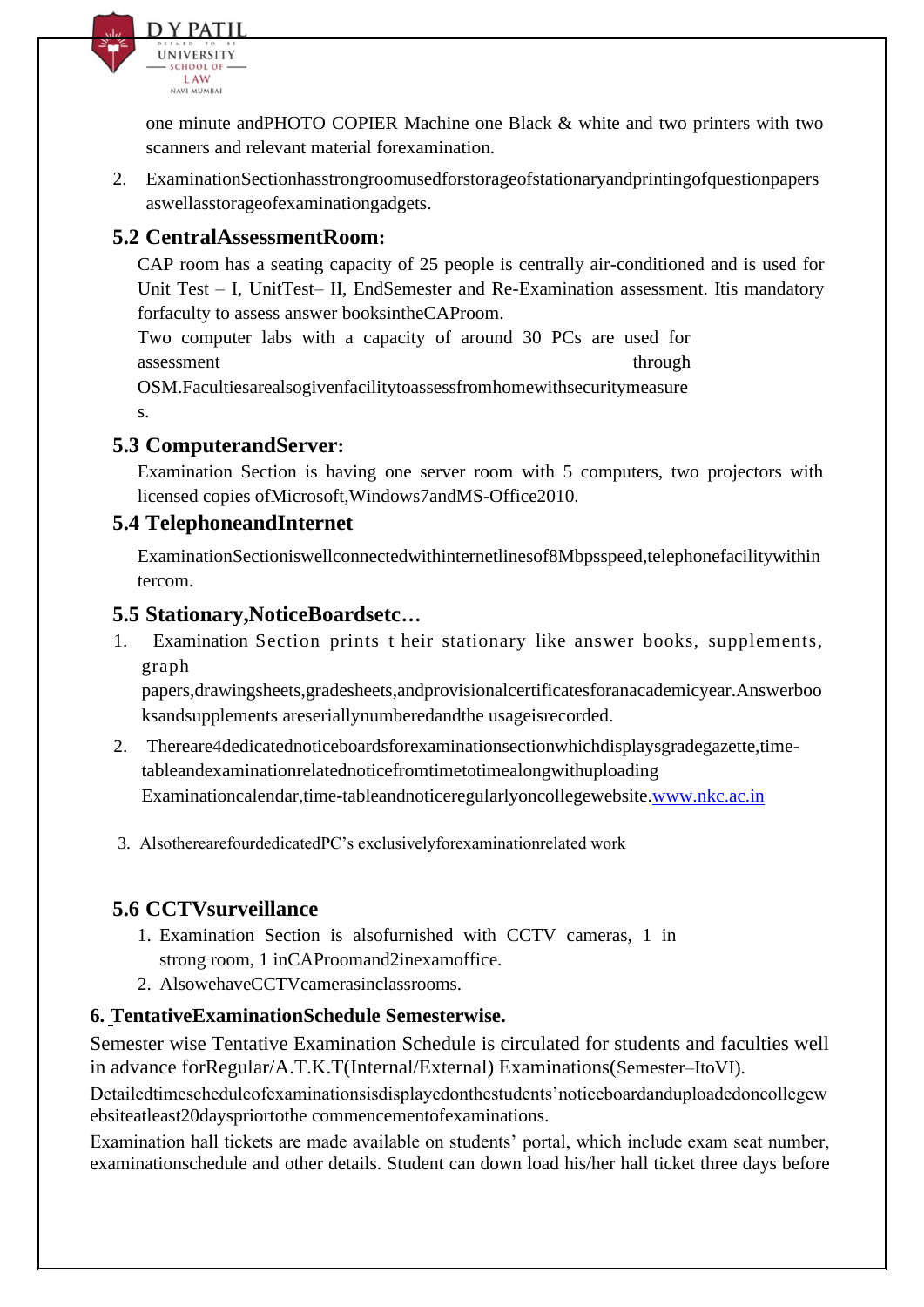

the commencementofrespective semesterexamination,usingGRnumberasusernameandpassword.

#### **6.1 Semester I/III/V**

Internal assessment procedure for odd semesters is usually held in the month of August and semesterexaminations arekept in themonth ofOctoberandtheresult is declaredwithin 30days.

#### **6.2 Semester II/IV/VI**

Internal assessment procedure for even semesters is usually held in the month of January and semesterexaminations arekept in the month ofMarch/Aprilandthe result is declaredwithin 30 days.

#### **TypesofCourses:Coursesinaprogrammemaybeofthreekinds:Core, ElectiveandFoundation**

1. **Core Course:** There may be a Core Course in every semester. This is the course which is to be the contract of the contract of the contract of the contract of the best of the contract of the contract of the contract of the contract of the contract of the contract of the contract of the contract of the contract

compulsorilystudiedbyastudentasacorerequirementtocompletetherequirementofaprogramm einasaiddisciplineofstudy.

#### **2. ElectiveCourse:-**

Electivecourse isa coursewhichcanbechosenfroma poolofpapers.Itmay be:

- Supportive to the discipline of study
- Providinganexpandedscope
- Enablinganexposuretosomeotherdiscipline/domain
- Nurturingstudent'sproficiency/skill.

An elective may be "Generic Elective" focusing on those courses which add generic proficiency to the contract of the contract of the contract of the contract of the contract of the contract of the contract of the contract of the contract of the contract of the contract of the contract of the contract of

thestudents.Anelectivemaybe"Disciplinecentric"ormaybechosenfromanunrelateddiscipline. Itmaybecalledan"OpenElective."

**Foundation Course:** The Foundation Courses may be of two kinds: **Compulsory Foundation and Electivefoundation.**

"CompulsoryFoundation"coursesarethecoursesbased uponthecontent thatleadsto Knowledgeenhancement.Theyaremandatoryforalldisciplines.

"Elective Foundation"coursesarevalue-basedandareaimed atman-makingeducation.

#### **8. ProcedureforConductingExaminations andResultDeclaration**

ThevariousexaminationsforU.G./P.G.ProgrammesshallbeconductedinaccordancewiththeAcademi

cRulesandRegulationsforU.G.andP.G.coursesrespectivelyandalsoasperthe ExaminationCalendar.

Theevaluationofastudentforeachsemestershallbeasperthemarking schemegivenbytherespectivesubjectboard.

#### **QUESTION PAPER PATTERN:**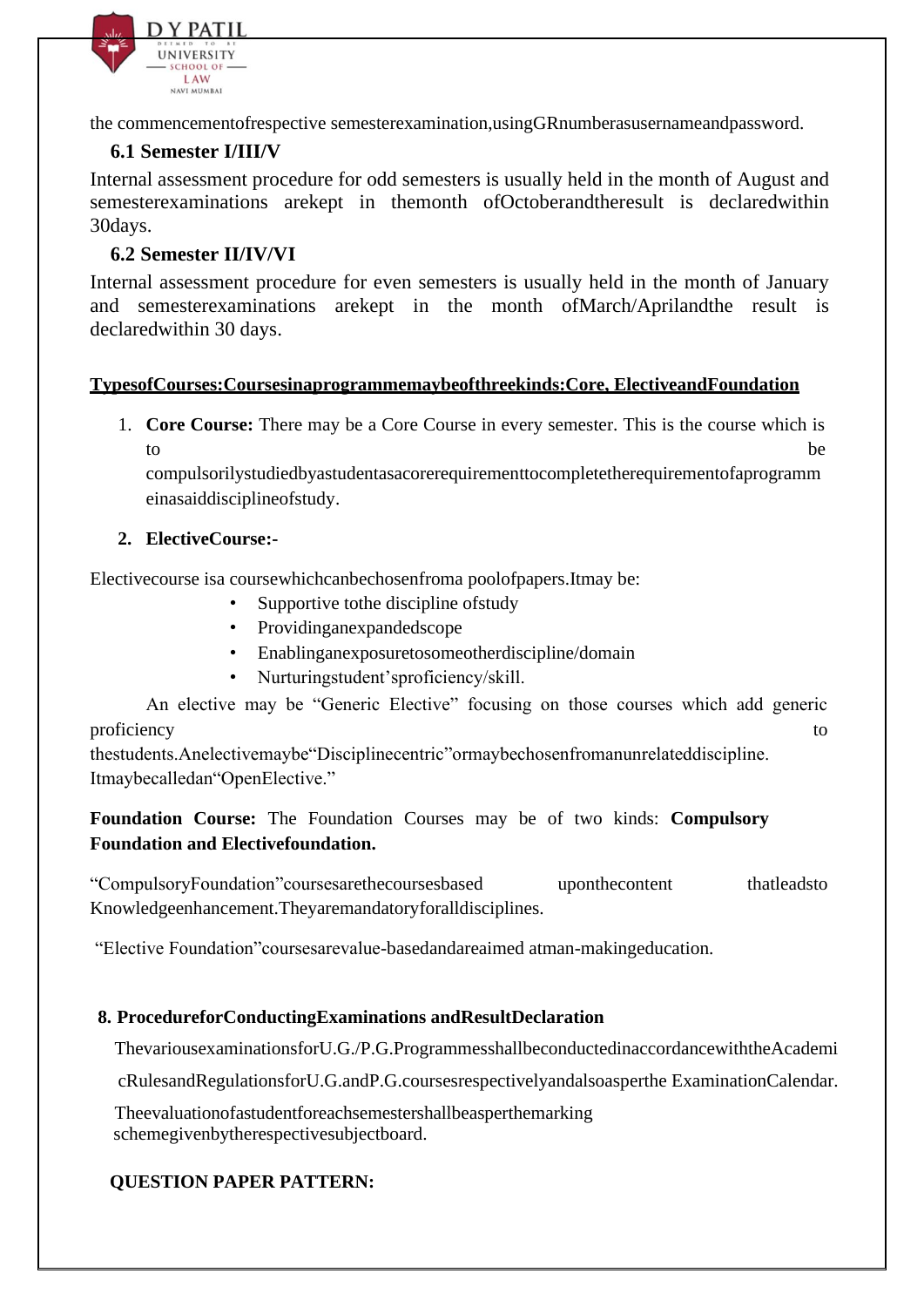

All Non-Legal Subjects, Core Subjects, Elective Subjects will have

- 1. Internal Assessment 40 Marks
- 2. Semester end Papers 60 Marks

## **Question Paper Pattern for Periodical Class Test will be as per decision taken in respective board ofstudies.**

#### **8.1 SemesterEndExaminations- RulesandRegulations**

- i. Thereshallbeonesemester end examinationineach semester for every theory course and shall beconductedcentrallyasperthescheduleindicatedinthe academic calendar.
- ii. Seatingarrangementshallbeprepared centrally byexaminationcell (Office Superintendent / Sr.clerk)taking

intoconsiderationsthetotalnumberofstudentsappearingfortheexami nationandinfrastructure available.

iii. TheappointmentoftherequirednumberofinvigilatorsshallbedonebyControllerofExaminatio nsasper the examination schedule. The invigilators shall be from among the faculty. It is mandatory for the coursefaculty to beavailable for invigilation during the during the course faculty to beavailable for invigilation during the mandatory of the course faculty to beavailable for invigilation examofconcernedcourse.Onthedayof

examination,theControllerofExaminations/DepartmentControllersshallbring the set of question papers 10 minutes prior the commencement of the examination to the examinationhall.

- iv. TheinvigilatorsassigneddutyforanexaminationshallreporttotheExaminationSection 30minutespriortothecommencementoftheexamination.He/Sheshallsigntheirattendance,and pickachitforrandomallotmentof examinationblock.Theinvigilator shall count the number of answerbooks provided and check against number of students allotted to the block. He/she shall also note down thecode numbersofanswerbooks providedtohim/herbythe ExaminationSection.
- v. Invigilators shall distribute the answer books to the students at least 10 minutes before the start of theexamination, and question papers at beginning of the examination. He/she shall check the Identity Cards ofthe students', check whether the students have occupied their right seats as per the seating arrangement,checkwhether students have correctly filled the details on frontpage of answer books and then shall signon the answer books of the students. He shall then obtain the signature of the students on the attendancePerformaandmaintaintherecordoftheabsentstudents ofhis/herblock.
- vi. Invigilatorshallcheckthe general discipline in the block during the conduct of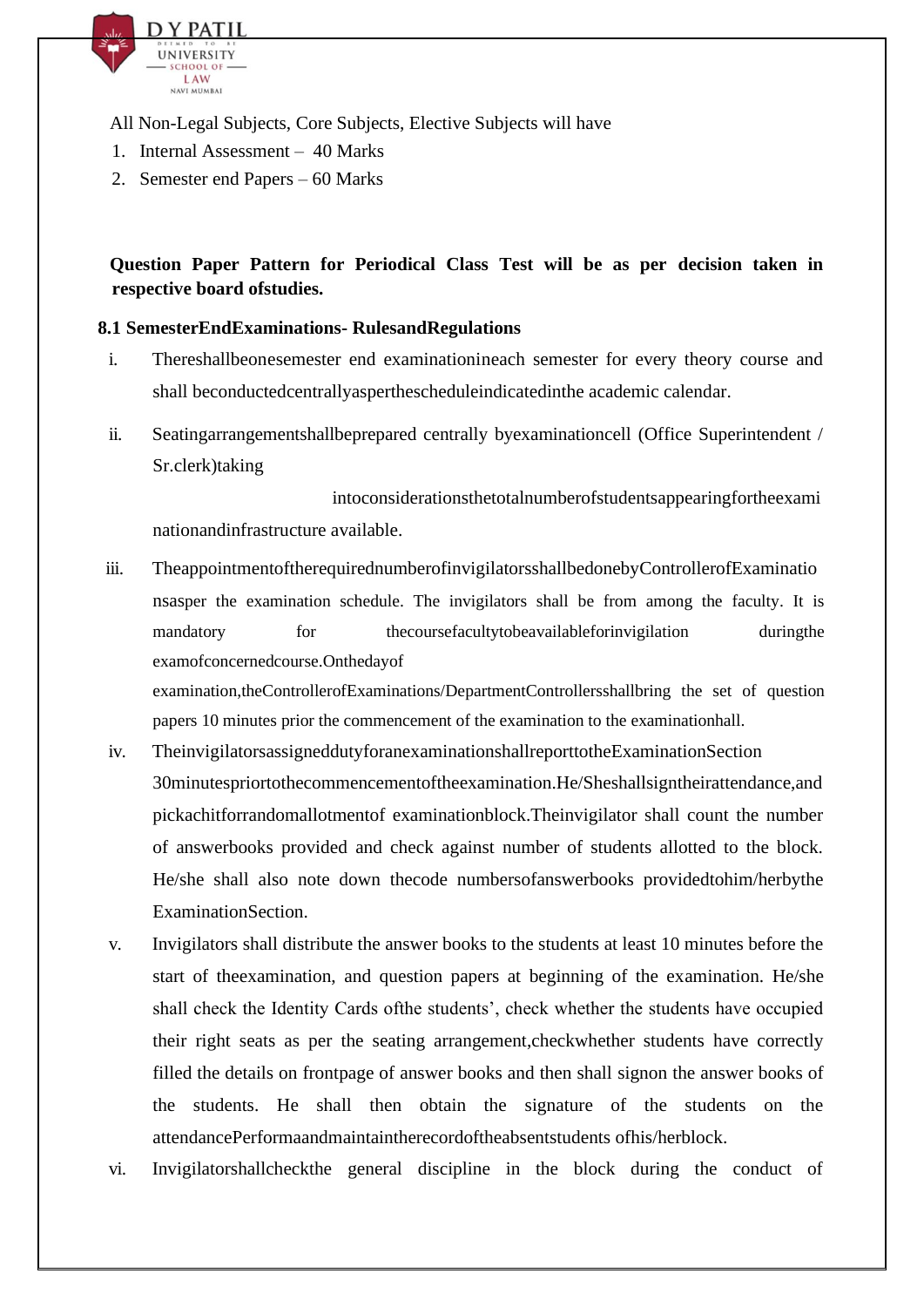

examinationandreportthecasesofindiscipline,misbehaviorandcopyingtothe Controller of Examinations forfurthernecessaryaction.

- vii. At the end of the examination, invigilator shall collect the answer books from the students and arrange themsequentially as perexamination seatnumbers of the students, separately for each course, and hand it overtoExaminationSection.
- viii. Students are allowed in examination hall up to 20 minutes after commencement ofexaminations.
	- ix) Incaseofanyemergency,theChairman,ExaminationCommitteeisempoweredtoreschedulean yexamination.
	- x) Controllerof Examinations& Deputy Controllersshallberesponsibleforsmoothand proper conductofexaminationintheInstitute.

Controllersshall-a)Planfor smoothconductofexamination.

- b) Supervisingtheplanforseatingarrangement,bytakingintoconsiderationsthetotalnumberof studentsappearingforthe examinationandseatingarrangementavailablein theinstitute.
- c) Gettheexaminationschedulepreparedfortheentireprogrammeandsendthecopyofthesamet oChairpersonandHeadofDepartments.
- d) Receivethecasesofmisbehavior,malpracticesandcopy

casesfrominvigilatorsorassessorsandforwardthesametoRedressalCommittee

forfurthernecessaryaction.

e) Receivethelistofexternalexaminers(forconductingpractical/vivavoceexaminations)forvariouscoursesfromDepartmentControllers/ChairmanBOSforrecord purpose.

- xi. Controller ofExaminationsshallassignexaminationdutiesasperfollowing structure
	- a) Invigilator:Teachingfacultycanbeappointedforinvigilationandrelivingdutiesofexaminatio

n.Oneinvigilatorforablockof30-40students shallbeallotted.

b) Reliever: One reliever per five to six

blocksExaminationPeon:asperrequirement

c) Sweeper: asperrequirement.

- xii. On each day of examination, Controller of Examinations/Department Controllers shall open the requirednumber of packets of question papers up to 30 minutes before the start of examination. Prior to opening,however, he/she shall sign on all the packets indicating the date and time of opening the packets. Thepackets shall be opened in the presence of two bonafide students appearing for the examination and any twoofthefollowing
	- a) Chairman/ControllerofExamination(CoE)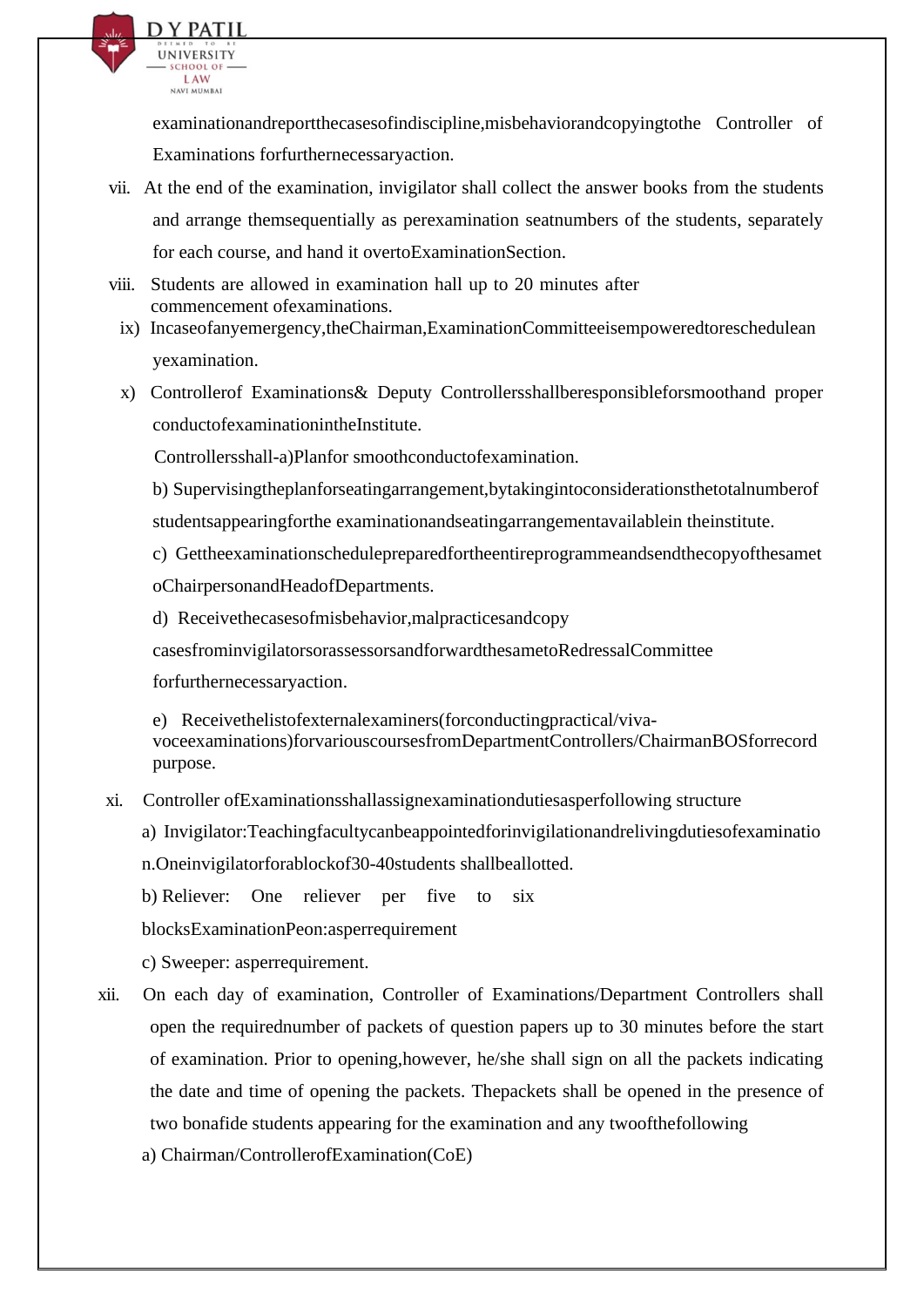

b) DeputyControllerofexamination

c) Invigilator.

Controller of Examinations/Deputy Controllers shall fill in the packet opening report and then take out therequired number of question papersfrom the packets and arrange to distribute them in required quantity tothe invigilators.

- xiii. Chair man/ Controller of Examinations/ Deputy Controller/ Convener of unfair means inquiry committeeshall take rounds in different examination blocks to ensure that overall discipline is being maintained duringexamination.
- xiv. Controller of Examinations shall forward the cases of misbehavior, indiscipline, malpractices, attempt to copy,copyingcases toUnfairMeans InquiryCommittee.
- xv. Ifanyexamineeisnotinapositiontowriteatall,orwriteasfluentlyasnormalstudent,on accountof physical disability or injury due toan accidentjustbefore the examinationandproducesamedicalcertificatefromtheregistered medicalpractitionertothateffect,then**awriter**shallbe allowedtosuchexaminee.
- xvi. Such a writer shall neither be a student or a degree holder of any programme / course of this institute or anyother Institutein which the examinee is appearing for the respective examination. The examinee shall,however, require applying in a prescribed Performa to Controller of Examinations asking for permission toallow for such a writer. Controller of Examinations shall then verify the medical certificate and give apermissionlettertotheexamineeforusingthewriter.ControllerofExaminationsshallthentaketh eundertakingfrom the writerin a prescribed Performa. Such examinee shall produce the permission letterfromControllerofExaminationsforusingwritertotheinvigilator.
	- xvii. Incaseof**physicallychallenged/LearningDisableexaminee**,he/shemaybeallowedanextratime of

#### **30minutes**forwritingtheexaminationforall

thecourses,providedhe/sheseekspermissionfromconvenerexaminationforextrawritingtimeo naccountofhis/herdisabilitybyproducingmedicalcertificatefromcompetentauthoritytothis effect.

- xviii. After receiving the answers books from invigilators, Examination section staff shall check them as per theattendance record submitted by the invigilators and in case of multiple course if external are conducted inthe same hall / block, the exam section staff check if the answer books of each course are sorted outseparately.
- xix. Controller of Examinations/ Deputy Controllers shall direct the Examination section staff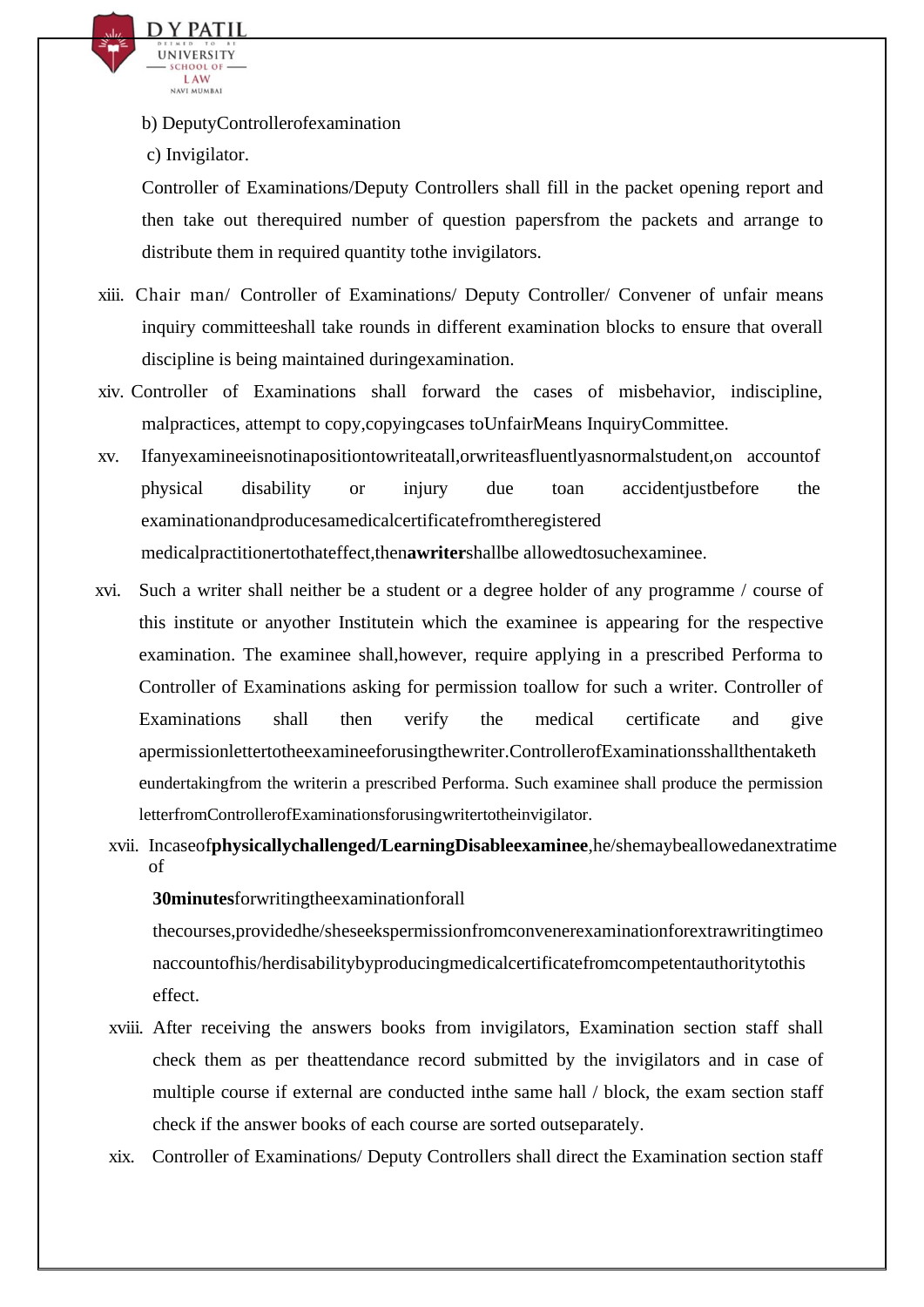

to tie the bundlesof answer books of each course separately along with one copy of question paper, copy of attendance sheetandpackthem.

- xx. Examination Section staff shall maintain the account of answers books and supplements received andconsumedfortheexamination.Theexaminationsectionshall alsoprepare the bills of remuneration ofallstaffinvolvedintheexaminationwork.
- xxi. Students are allowed t oe nt e rin the Examination Hall up to 30 minutes afterCommencementofExaminationsforEnd SemesterandRe -examinations.

#### **8.2 GuidelinestoInvigilatorsforConductingSemesterExaminations**

InvigilatorsarerequestedtofollowtheGuidelinesgivenbelow:

- i. PleaseadheretotheDatesandSessionsallottedforInvigilation.
- ii. PleasereportatExamsectionat30 minutesbeforethestartofExam.
- iii. DonotuseMobilePhonesinthe Examinationhall.
- iv. PleasebepresentinExaminationHallfortheentiredurationoftheexamination.
- v. Donotallowcandidatewithout AdmitCardtoappearexam.
- vi. DonotpermitthecandidatestopossessprogrammableCalculators/programmableWristWatches/ CellPhonesinsidetheexamhall.Iffound,report asMalpractice.
- vii. Pleaseensurethatstrictsilenceismaintainedbycandidatesinsidetheexamhall.Theyshouldnotta lktoeachotherinside theexamhall.
- viii. Candidatespossessinganybitofpapersorotherincriminatingmaterialsinsidetheexaminationha llshallbereportedasMalpractice.
- ix. BealertduringinvigilatingandseethatthecandidatesdonotindulgeinanyMalpractice.
- x. Pleasemakeinitialsonthetoplefthandsideoffirstpageofadditionalsheets,graphsheetsetc.,atthe time ofissuingthemtocandidatesintheexamhall.
- xi. No candidate will be permitted to enterexaminationhallafter 30 minutes from thecommencement of exam, whatsoever the reasons may be.
- xii. IfanyMalpracticeisnoticed,informtoControllerofExaminations immediately.
- xiii. Ifanyqueryinthequestionpapersraisedbythestudents,conveythesametoCo ntrollerofExaminations.
- xiv. Donotallowany candidate toleavetheexam hall before 45 minutes from thetime ofcommencementofexam.
- xv. Pleaseadherethe timescheduleprescribed.
- xvi. Instructionsgiventocandidatesmayallbereadand implemented.

#### Guidelinesfor'UniversityExamination' Supervision underautonomy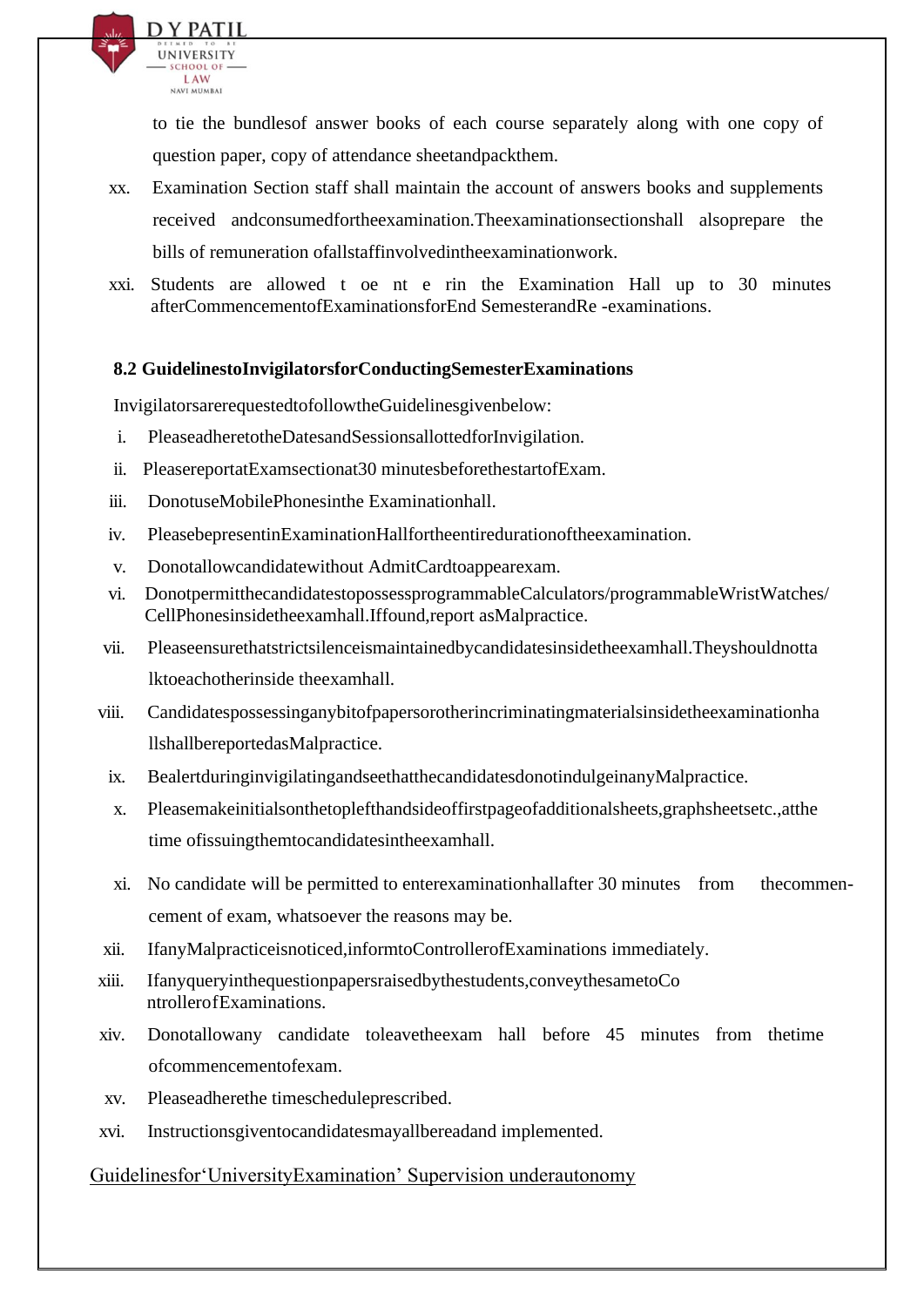

- 1. On the first day, supervisors are requested to report at the Examination Centre half an hour prior to thecommencement of the examination and twenty fiveminutes before commencementon the rest of the days.NoCasualLeavewillbesanctionedtosupervisorsonexaminationdays.
- 2. After the warning bell, the supervisors should immediately go to their designated examination halls alongwiththeanswerbooksandmakesurethat thecandidatesareseated according totheseating arrangement.
- 3. Supervisors must take rounds vigilantly in the examination hall and not perform any unnecessary tasks. Theyareexpected tokeeptheircellphonesin silentmodeanduseitonlyin case ofanemergency.
- 4. Supervisors should check candidates suspected of malpractice and if found guilty, they should be reportedimmediatelytotheseniorsupervisor.
- 5. Supervisors should instruct the candidates not to keep any forbidden material, pages of books or electronicgadgets with them. They should be instructed to carry only transparent examination boards and scales (ifnecessary).
- 6. Candidates should be given answer books only after they are seated in their place and must be told to checkwhetherthepagesareinorderandthentocarefullyfillintherequiredinformation inthespacesprovided.
- 7. Supervisors should carefully check the Hall Ticket and I-Card of the candidates and ensure that they havefilledupeverythingcorrectlyinthe answerbookbefore signingthe answerbook.
- 8. Supervisors should take signatures of all candidates in the candidates' signature sheet and if any candidateremainsabsent,mark'ABSENT'(inredink)inthatcell.
- 9. Candidates must be instructed to write their exam seat numbers on the question paper immediately afterreceivingitandtochecktheirquestionpaperstoensure thatallpagesare intact.
- 10. Supervisors must announce the 'Question Paper Code' to the candidates, which is always unique in natureandtheymustensure thatthe students write itintheanswerbook.
- 11. If any discrepancy is found in any question paper, the same should be immediately intimated to any of theseniorsupervisors deputed.
- 12. Graph papers or maps are to be tagged inside the answer book and not to be signed by the supervisor. Alsoexamseatnumbers shouldnottobewrittenonthembythe candidate.
- 13. Supervisors should give supplements to the candidate at their seat. Until the main answer book is completed,the candidatemustnotbegivenanysupplement.
- 14. Once the warning bell is rung, students should not be allowed to leave the class room. After the final bell,candidates mustbe allowed to leave the examination hall only after the supervisor has verified thatall ofthemhavesubmittedtheanswerbooks.
- 15. Answer books should be submitted to the senior supervisor/ relieving supervisor in the examination section. The section of the section of the section of the section. The section of the section of the section. The section of the section of the section of the section of the section of the section. The section

numberofanswerbooksshouldexactlytallywiththejuniorsupervisor'sreport.

#### **8.3 CentralAssessment**

It shall be mandatory for every faculty of 'D Y patil Deemed to be University,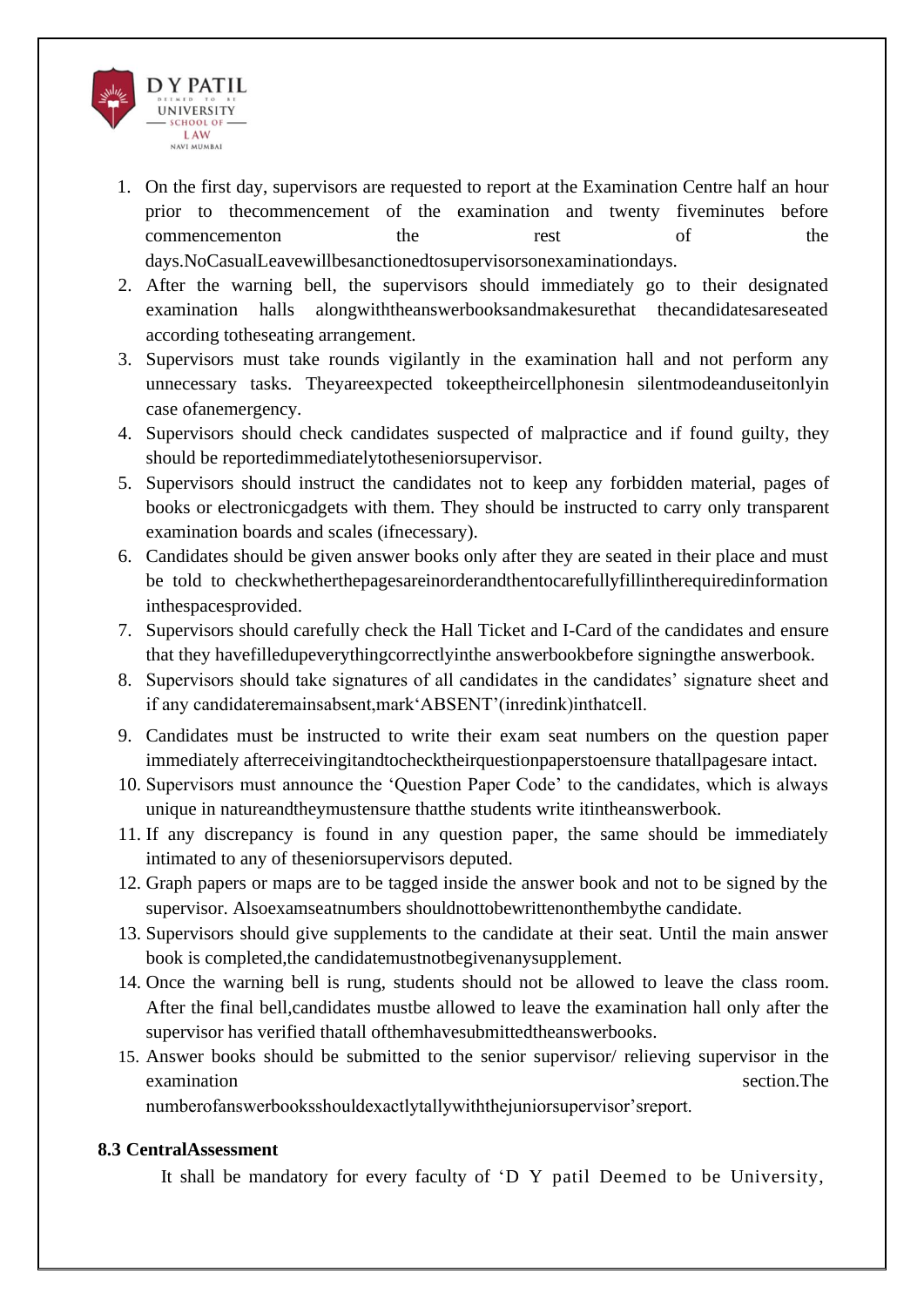

School of LAw', Mumbai to assess theanswerbooksofhis/hercourseoranswerbooksofothercoursesas instructed by the Controller ofExaminations/concerned Head of Departments/ Senior Faculty, within stipulated time and only in the CAPCentre.

#### **8.4 AssessmentProcedure**

- i. CAP in charge shall issue answer books to the concerned faculty. He/ She will maintain a register withnumberofpapersissuedtoandreceivedfromthefacultyeachday.
- ii. TheconcernedfacultyshallassessandsubmittheassessedanswerbookstotheCAPincharge.
- iii. Theassessed answer books shall be scrutinized further by concerned faculty member."Scrutiny"shallincludecheckingfor unassessedanswers,totalingofmarks,andtransferofmarkstomainpage,blankpagesscratchedetc.
- iv. After the Semester End Examination theory assessment and marks entry in prescribed format, thefacultyshallsubmittheSemesterEndExaminationmarklist.

#### **8.5 PreservationofAnswerBooks:**

All assessed answer books for End Semester Examination and Re-Examinations shall be preserved for two years inexamination section from the date of examination as suggested by the academic board. It ismandatory tosubmittheinternal assessmentmarksforall courses (Regular and A.T.K.T)to the Examination Section one weekpriortothecommencementofSemesterEndExamination.

As per the new system, scanned copy of answer book is available online. Student can see their answer script onlineor they can get a photo copy of the same and they can compare their answer with the the synoptic answer. Students'grievancesifanyareaddressedthroughverificationorrevaluation,ifrequired.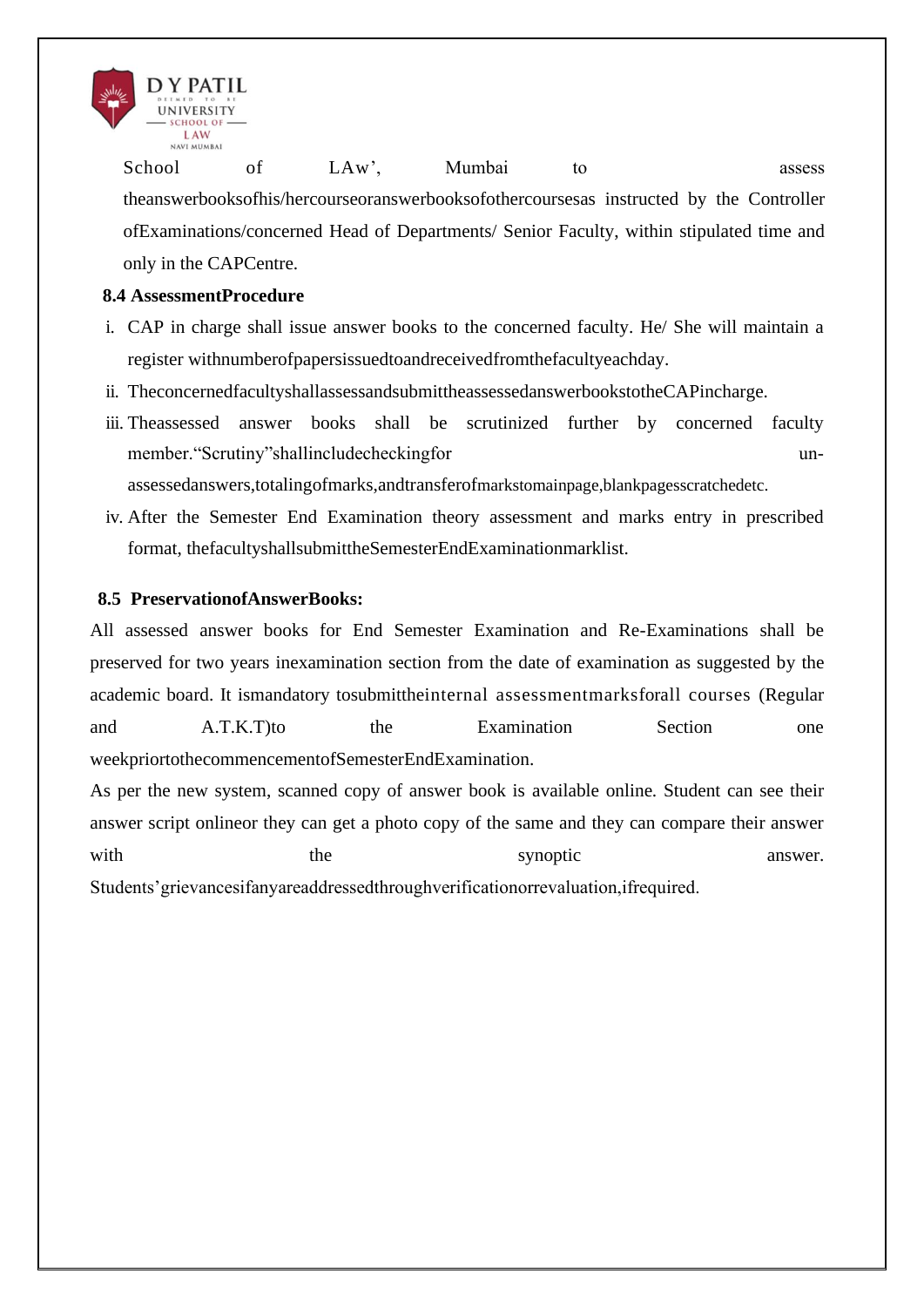

#### **LearningDisability**

**LD**casesifany,certifiedby**CompetentAuthority**frommedicalfieldshouldbereportedtoExaminationInc hargealongwithapplicationand authenticcertificates,at least**30 days**priorto thecommencementofexamination.

AppointmentofPapersetters,Examiners,SeniorSupervisorsandconductofexaminationetc.

- i. Noperson can claim appointmentas paper setter /examiner / or any other Examination workas a matterof right. Appointmentsof personsas paper setters / Examiners shall be ordinarily made at the time of Test1,Test2andSemesterendexamination/startofthesemester.
- ii. Thepapersetters/examiners/moderatorsshallnotrefusetoaccepttheassignmentofthe examinationwork. They shall also ensure that their availability for assignment is communicated to the examinationsection, in the prescribed time limit. If no communication is received within the prescribed time limit, it willbe presumedthatassignmentisacceptedbythe papersetter/examiner.
- iii. Normally the pattern of the final semester examination will be 5 out of 7 questions with total score of 100marksprecautiontobe takenthatfullsyllabus shouldbe covered.
- iv. The Controller of Examinations (COE) shall be the Chief Conductor for all the examinations. Wheneversubstitutearrangementisrequireditshallbedoneonlybypriorpermissionofthe Principal.
- v. Chiefconductorshallensurethatthestationeryrequiredfortheconductofexaminations,question papers,etc.arereceivedattheexaminationcentre.He/Sheshallalsoensurethatthepacketsofquest ionpapers are intact and duly sealed and are opened in his/her presence30 minutes before the start of theexaminations.
- vi. Invigilator shall ensure that the students are not resorting to unfair means / practices. In case incidencesoccur, he/she shall immediately report the cases of unfair means to the Controller of Examinations alongwithhis report.
- vii. Immediately after the examination is over, the answer books should be dispatched to theCAPcentre.
- viii. TheControllerofExaminations(COE)shallreceivethebundlesofanswerbooks.
- ix. The Controller of Examinations (COE) shall arrangefor the assessmentof the answer books centrally aspercentralassessmentprogrammeprescribedbythecollege authorities.
- x. The examiners shall submit the mark lists to the Controller of Examinations as provided inthe CAP scheme and as per the instructions received by the college authorities from time totime.
- xi. As soon as the mark lists are received in the examination section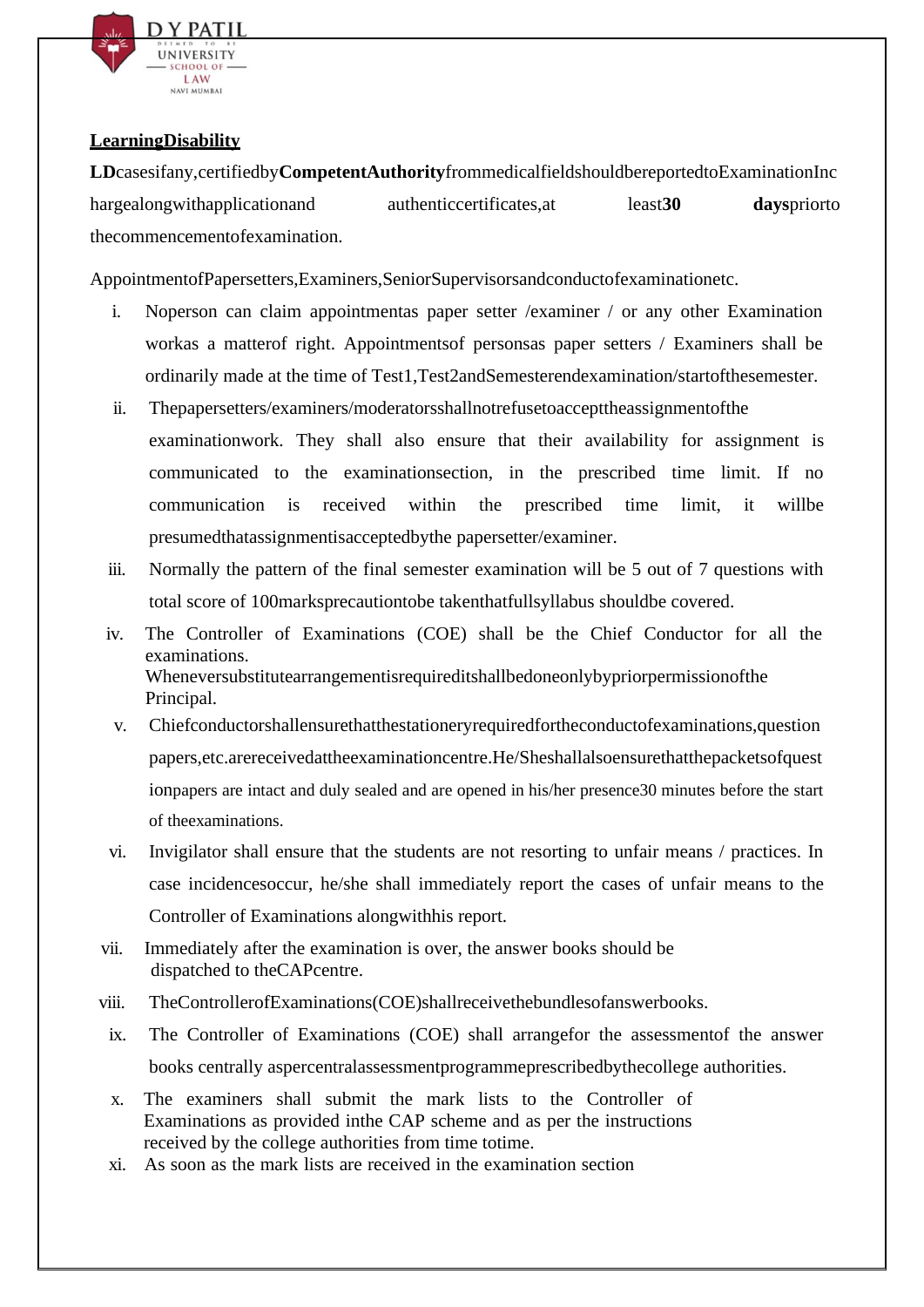they should beprocessedimmediatelyforpreparationofresult.

D Y PATII **UNIVERSITY** CHOOL O LAW NAVI MIJMRAJ

- xii. Theresultsoftheconcernedexaminationsshallordinarilybedeclaredwithinthespecified periodasprescribed in the examination calendar of the institute and the result along with the statement of grades willbe distributedtotheconcernedstudents.
- xiii. The answer papers of examinations shall be preserved for a period of at least 6 months from the date ofdeclarationofresultoftheconcernedexaminations.

#### **ORDINANCE5050:Ordinanceregarding unfairmeansreportedtoby theStudent**

- i. OnreceiptofareportregardinguseofunfairmeansbyanystudentatanyCollege
	- examination,includingbreachofanyoftheruleslaiddownbythecollegeauthorities,forproperco nductofexamination, Principal shall have power at any time to institute inquiry and to punish such unfair means orbreach of the rulesby exclusion of such student from the college examination orfrom any Universitycourse in a College either permanently or for a specified period, or by cancellation of the resultof thestudent in the University examination for which the student appeared or by deprivation of any UniversityScholarship to him/her or by cancellation of the award of any University prize or medal to him/her or byimpositionoffineorinanytwoormoreoftheaforesaidways withinaperiodofoneyear.
- ii. Onreceiptof reportregardingmalpracticesusedorlapsescommittedby any papersetter, examiner,moderator, referee, teacher or any other person connected with the conduct of examination held by theCollegesorRecognizedInstitutionincludingbreachoftheruleslaiddownforproperconducto fexamination, Principal shall have power at any time to institute inquiryandtopunishsuchmalpracticesor lapsesby declaringdisqualifiedthe concerned paper – setter, examiner, moderator, referee, teacher oranyotherpersonconnectedwiththeconductofexaminationfromanyexaminationworkeitherp ermanentlyorforaspecifiedperiodorbyreferringhis/hercasetotheconcernedauthoritiesfortaki ng

suchdisciplinaryactionasdeemedfitaspertherulesprovidedfororanytwoormoreoftheaforesaidw ays.

#### **8.6 DeclarationofResults**

- i. Allresultsshallbedeclaredasperthe examination calendar.
- ii. Theexaminationsectionshallpreparethegradecardsand statisticsoftheresult.
- iii. Theresultsshall bedeclaredafterobtainingendorsementfromExaminationCommittee.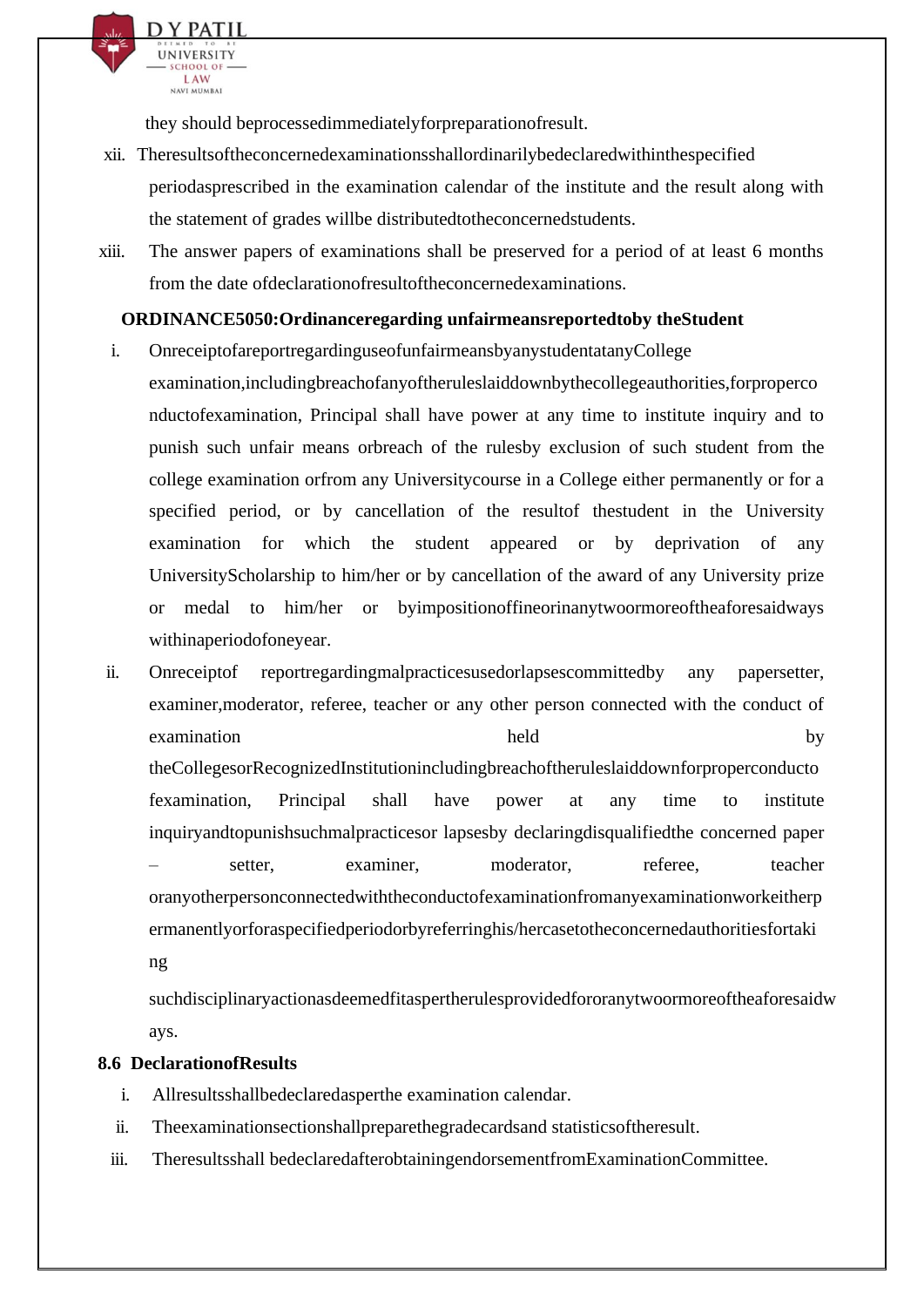

iv. Incaseofanydiscrepanciesobservedorreportedinassessmentandingrademoderationprocess, Controller of Examinations shall forward the matter to the Redressal committee. The recommendations ofthe committee will be endorsed by the exam committee after approval by the chairman and the result shallbe updatedwithin30days.

#### **8.7 AmendmentofResultsduetoerrors**

- i. Incaseitisfoundthattheresultofanexaminationhasbeenaffectedbyerrors,the Controller ofExaminations shall amend such a resultin such a manner as shall bein accordance with the true positionand tomake such declaration asis necessary within 30 days subject toendorsementby examinationcommittee.
- ii. A

reportlistingsuchamendmentsshallbesubmittedbytheControllerofExaminationstoExa mination Committee. The amended result shall be endorsed byExamination Committee before itsdeclaration.

- iii. Theerrormeans
	- a) errorincomputer/dataentry, printingorprogramming
	- b) clericalerror,manualormachineerror,intotalingorenteringofmarksonledger/register.
	- c) Errorduetonegligenceoroversightofexamineroranyotherpersonconnectedwitheval uation,andresulttabulation.

#### **Verification and/orRevaluation ofAnswerBooks(OnlyforSemesterEndExam)**

Students'Grievancesrelatedtoassessmentofanswer books(ifany),areaddressed through

- i) Verificationofmarksscored
- ii) PhotocopyofAnswerBooks
- iii) Reassessment,ifrequired.

EligibilityConditionto appearforAdditionalExaminationofanySemester(Applicableonlyfor Regular Semester EndExaminations)

A learner who remains absent in some or all the subjects on medical grounds or for representing the College orUniversity in NSS, NCC, Sports or Cultural Activities which is reported to the examination section, by producingnecessary documents and testimonials within seven days and isconsidered valid and to the satisfaction of thePrincipal or the Head of the Institute, will be allowed to appear for the Additional Semester End Examination. *This isnotapplicablefor anyA.T.K.T/Repeaters examinations.*

#### **i) A.T.K.T(AlearnershallbeAllowed To KeepTerm)**

#### **ii)AlearnershallbeAllowedToKeepTerm(A.T.K.T)forSemester–II irrespectiveof numberofsubjectsfailedinSemester–I.**

iii)Alearner shall beallowedtotake**AdmissiontoSemester–III**if he/shepassesbothSemester– IandSemester–II OR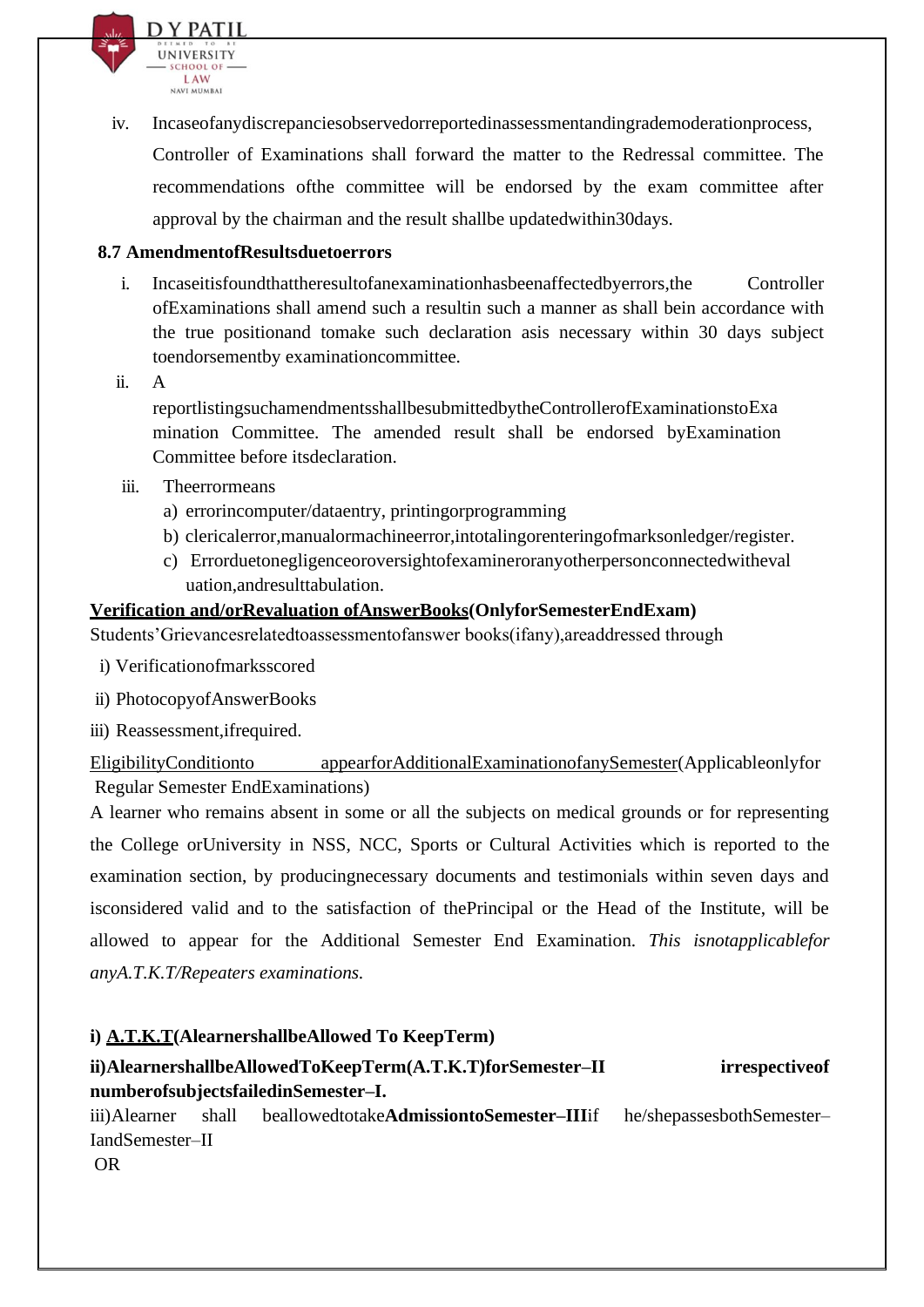

Alearner shallbeallowedtotake**AdmissiontoSemesterIII**andKeepTerms,

if he/she fails in not more than four courses of Semester – I and Semester – II taken together with not more than twocourseseachinSemester–IandSemester–II.

iv) Alearnershallbeallowedtotake**AdmissiontoSemester-V**andKeepTerms ifhe/she

PassesinallSemester-IandSemester-IIandfailedinnotmorethanfourcoursesofSemester–

IIIandSemester–IVtakentogetherwithnotmorethantwocourseseachinSemester–

IIIandSemester–IV.

OR

PassesinallSemester-IIIandSemester-IVandfailedinnotmorethanfourcoursesof Semester– IandSemester–IItakentogetherwithnotmorethantwo courseseachinSemester–IandSemester– II.

v) AlearnershallbeAllowedToKeepTerm(ATKT)forSemester–VI irrespectiveofnumber ofsubjects failedinSemester–V.

TheresultofSemester-VIshall bewithheld bytheUniversitytillthelearnerpassesalltheSemestersfromI– V.

AlearnerwhofailsinsomeorallthecoursescanappearforA.T.K.T/REPExaminationwhichwillbeconduct edonlyinthemonths ofSeptember/OctoberandMarch/Aprilofeveryyear.

i.e.SemesterI,II,III&IV.

Under autonomy, a supplementary ATKT examination is kept in the month of June for all semesters, that helpsstudents to clear their backlogs and which in turn helps them to seek admission to the next class without losing theyearis possible.

## **1. GeneralGuidelinesfordealingwithUnfairMeans/MalpracticeatExamination:**

GovernmentofMaharashtraenactedtheMaharashtraActNo.XXXIof1982,providingpreventionagains tMalpractices at the University/College/Board Examinations. Under the section of this act, use of unfairmeans ofany kindby an examinee/any person/person relatedtoexaminationduringtheconductof examinationisacognizableandnon-bail ableoffence.Forimplementationoftheactfollowingprocedureshall beadopted.

#### **CompetentAuthority:**

On receiptof a reportregarding useof unfairmeansby any student/person atexamination, including breach

ofanyruleslaiddownbyinstituteauthoritiesforproperconductofexamination,theChairman,Examinati onCommitteeshall bethecompetentauthority toinstitute Redressal Committee. This Redressal committeeshall

bethecompetentauthoritytoinvestigate,recommendandtakeappropriatedisciplinaryactionagainstthes tudent/person/s

using,attemptingtouse,aiding,abating,instigatingorallowingunfairmeansatexaminations.

TheRedressal Committeefor Examinationsrelatedissues/problems/unfairmeans/malpractice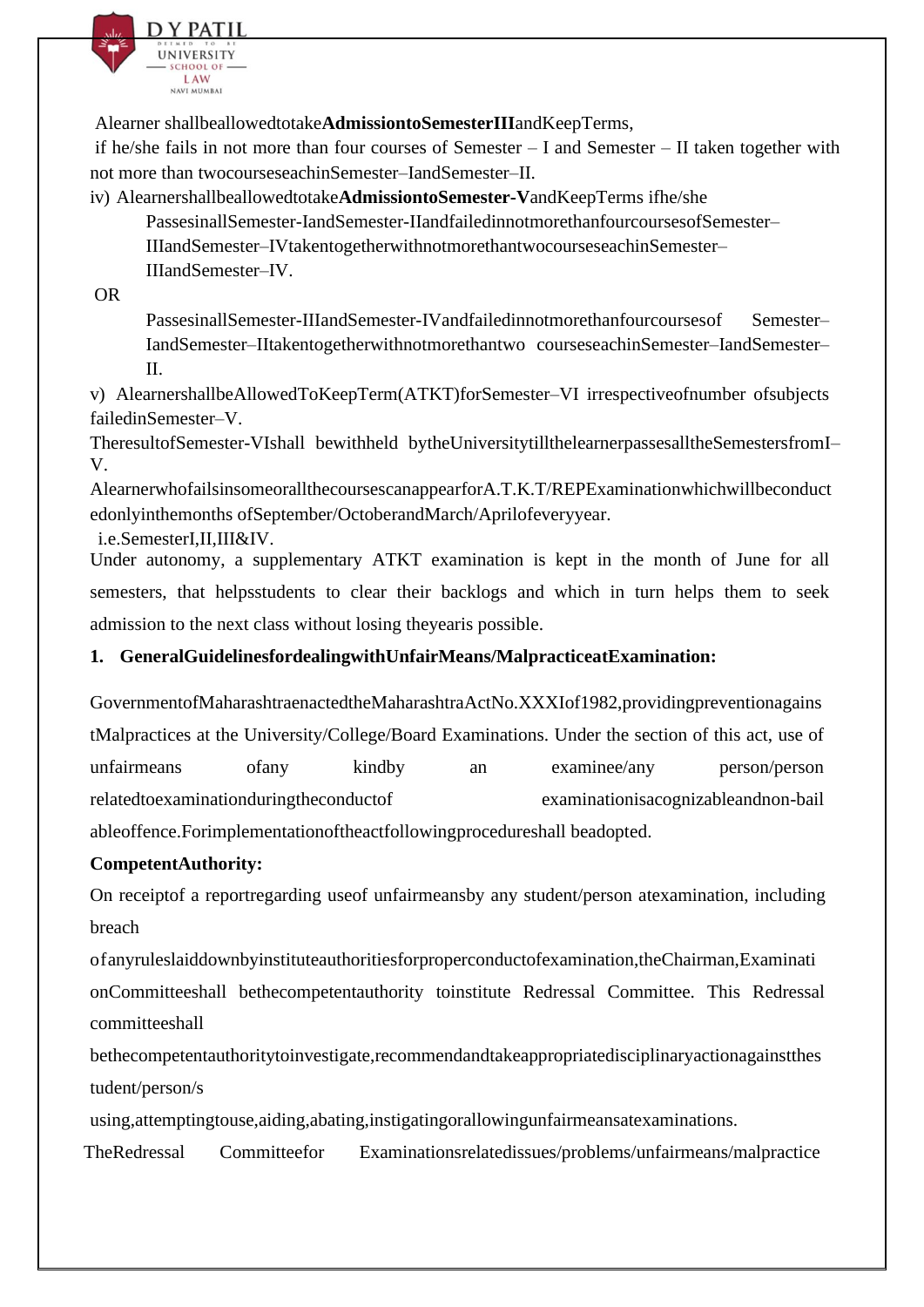

shallconsistofthefollowingmemberappointedbyChairman:

a) ControllerofExaminations b) RespectiveDepartmentHead c)DeputyController/s d)InvitedMembers e) Concerned Faculty/SubjectTeacher / Invigilator(Invitees)

There is '**Unfair Means Enquiry Committee'** to initiate actions against those who commit any kind of unfairactivities during the examination are entitled to be punished as per the norms prescribed by 'University of Mumbai'.**Mobile Phones** are strictly **banned** inside the examination hall and if at all any one brings, it has to be kept **outsidethe exam hall at their own risk**. The college will not be **responsible** for the **loss or theft** of valuables broughtduringtheexaminations

#### **GuidelinestoRedressalCommittee**

- i. TheRedressalCommitteeshallinquireanddecidethepunishmentbyfollowingthe Guidelines forimposing punishmenton examinee/s/others involvedin unfair means as per the norms. However dependingonthesituation,committeemayquantifythe severityofthedisciplinaryaction.
	- ii. In case of teachingfaculty or other staff relatedwith conduct of examination andinvolvedin

unfairmeansatexamination,RedressalCommitteeshallinvestigateintothematterand forward the

factsandfindingsofinquirytoChairman,ExaminationCommitteealongwithrecommendation/ s.

- iii. Astheexamineeisaskedtoappearphysicallybeforethecommittee,he/sheshallgivewrittenrepl y/explanation to the charges leveled against him/her. Reasonable opportunity, including oral hearing,shall be given to the examinee in his/her defense. The committee shall also consider the reply/explanationgivenbytheexaminee beforemakingthefinaldecision.
- iv. Afterissuing show causenoticeif theimplicated examineefails toappear before committee on the dayat specified time and venue fixed for the meeting, the committee shall take decision in his/her case inabsentia,onthebasisofavailable evidence/documents,whichshallbebindingonthe examineeconcerned.
- v. In disciplinary action againstconcerned implicated student/examinee/person, committee shall have rightsto cancel institutional scholarship/s or awards or prizes or medals etc. achieved by him/her during thecourseofstudy.
- vi. The Redressal Committee shall then issue final order/s with regard to the disciplinary action to be takenagainsttheimplicatedexaminee/persons.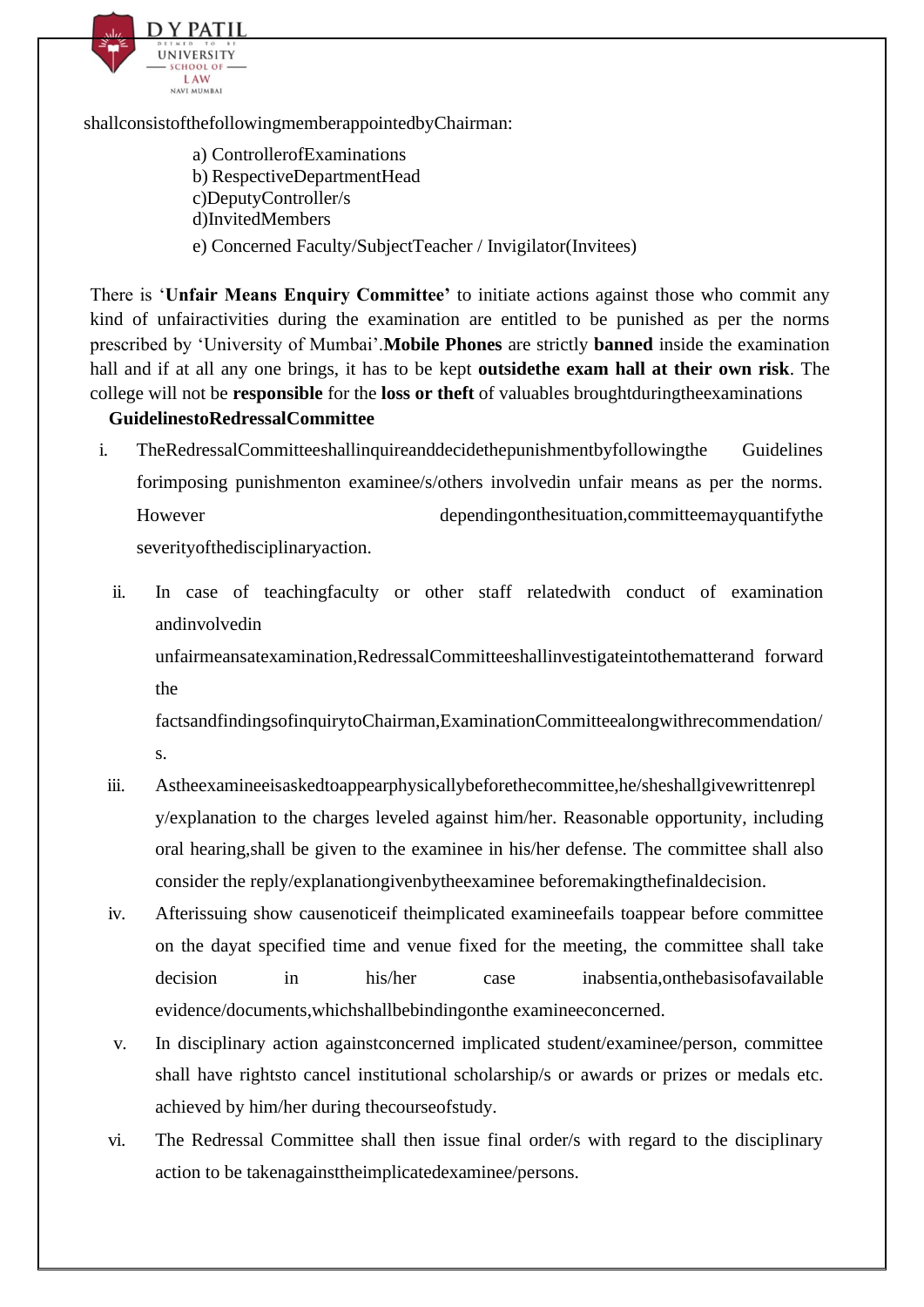

- vii. The committee shall dispose off thecase within15days, from thelastdate of examination and in nocase latter than the award of Grade points to the student/s. The decision and/or order of penal actionimposed on the implicated examinee shall be issued to the respective examinee and same shall be informedto the Principal, Controller of Examinations and the person through whom the case was initiated. Further,based on the outcome of the redressal committee, the decision shall be communicated to the student.Studentshallabidetothe decisionofredressalcommittee.
- viii. ForPaperSetter/Examiner/Faculty/AnyOtherPersonInvolvedinUnfairMeanswithConducto fExamination:IfaPaperSetter/Examiner/Facultymemberoranyotherpersonrelatedwithcond uct/assessmentof examinationissuspected tobeinvolvedwith unfairmeansorpracticesby acomplaintlaunchedbyanybodyeitherin

writtenororalorbyanyothermeans,theexaminationControllershall submit the report to the chairman who shall forward it to Redressal Committee. The concerned personthrough whom the case was originated shall present the case before Redressal Committee and shall dealwiththecasetillitisfinallydisposedoff.

- ix. Forunfairmeansinconductofexamination:
	- a) The implicated person shall be informed in writing of the act of malpractices used and/or lapsescommitted by him/her at the examination and shall ask him/her to be present before the committee on aparticulardayanddateattimeandvenuefixedforthismeeting.

b) The documents pertaining to malpractices, for which the person is implicated, shall be shown to him/her andreasonable opportunity including oral hearing shall be given to the concerned person in his/her defense before thecommittee. The reply/explanation given by theconcernedpersonshallalsobeconsideredbythecommitteebeforemaking

finalreport/recommendation.

c) Thecommitteeshallfollowtheprocedureinthespiritofnaturaljustice.

d) If the concerned person fails toappear before committee on thespecifiedday at the time and venuefixedformeeting, the committee shall take thedecision inhis/hercase in absentia on the basis of whateverevidence/documentsavailableto thecommittee.Thesameshallbebindingonconcernedimplicatedperson.

e) The committee shall submit its report to the Examination Committee along with its recommendationsregardingdisciplinaryactiontobeinflictedontheconcernedpersonorotherwise.

f) AfterreceivingthereportalongwiththerecommendationsfromRedressalCommitteeregardin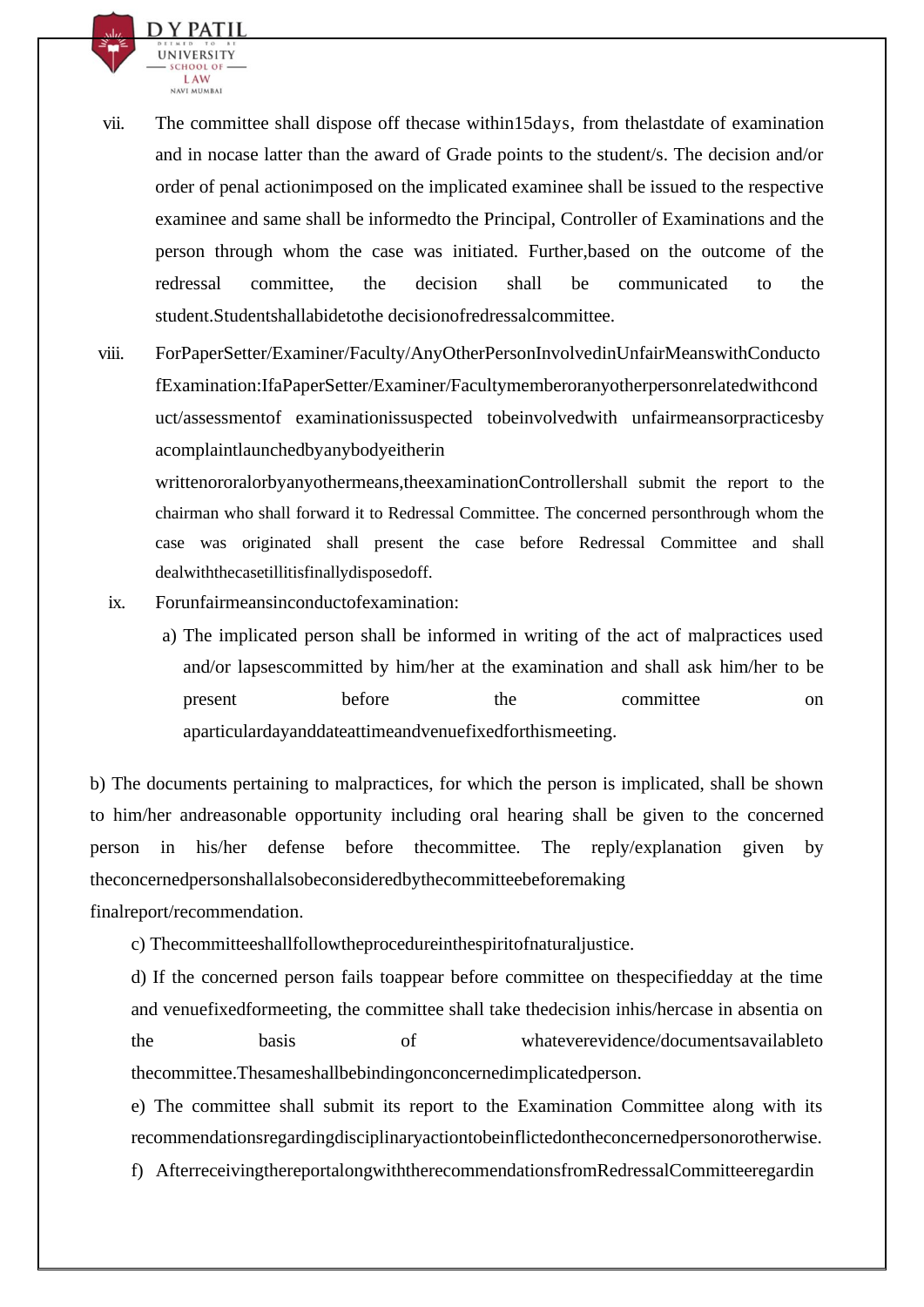

gpunishment,theExaminationCommitteeshallpasssuchordersasitdeemsfitincludinggrantingth eimplicated person benefitof doubt, issuing warning, or exonerating him/her from charges and shall imposeanyoneormoreofpunishmenttakingintoconsideration.

x. Incasessuchasviolenceorany otherseriousmatterwhereitisfeltnecessary totakesevereaction,Chairman/ControllerofExaminationsshallreferthecasetotheRedressalCom mitteeand/orpoliceifnecessary.

**ProcedureforDealingwithCasesofUnfairMeansatExaminationHall**Incaseofu nfairmeansatexaminationhall,ControllerofExaminationsandDeputyController/ss halladheretothefollowingprocedure:

- i. Thestudentshallbecalledupontosurrenderthematerialfoundinhis/herpossession,ifany,andhis/ heranswerbooktoControllerofExaminations/DeputyController/s.
- ii. Signaturewithdateandtimeoftheconcernedexamineeshallbeobtainedontherelevantmaterialan dlistthereof.Concernedinvigilatorshallalsosignwithdateand timeonalltherelevantmaterial/s.
- iii. Theanswerbookoftheconcernedexamineeshallbeconfiscatedalongwithunfairmeansmaterial. Thisshallbemarkedas"SuspectedUnfairMeansCase". AStatementoftheexamineeinprescribedformshallbeobtained andhe/she shall be issued a fresh answer book, if necessary, duly marked as "Second AnswerBook"shallbeissuedtotheexaminee.
- iv. Anundertakingshallbeobtainedinprescribedformfromtheconcernedexamineestatingthatthed ecision of the concerned competentauthority inhis/her caseshall befinal and binding on him/her. He/She shallthenbeallowedtocontinuewithhis/herexaminations.
- v. Statementoftheconcernedinvigilator inprescribedformshallbeobtainedbye xa m i n a t i o nincharge that subsequently shall make forwarding remarks in the same format. Ifexaminee refuses tomakestatementortogiveundertaking,the concerned invigilator and coordinator examination shallrecordaccordinglyonthesameform.
- vi. Show-cause notice shall be issued to the examinee in prescribed form instructing him/her to appear beforeRedressalCommittee.
- vii. Inthecase ofimpersonationorviolence,theconcernedexamineeshallbeexpelledby Controller ofExaminations/ Deputy Controllers from the examination and shall not be allowed to appear for remainingexaminations of that semester. A report to this effect with the action taken shall be sent to the ExaminationCommittee.
- viii. All thematerials,statementandundertaking of examinee andstatementof Invigilator along with theforwardingremarksof theinvigilatorshallbeforwardedbyControllerof Examinations/DepartmentControllers in separate and confidential sealed envelope marked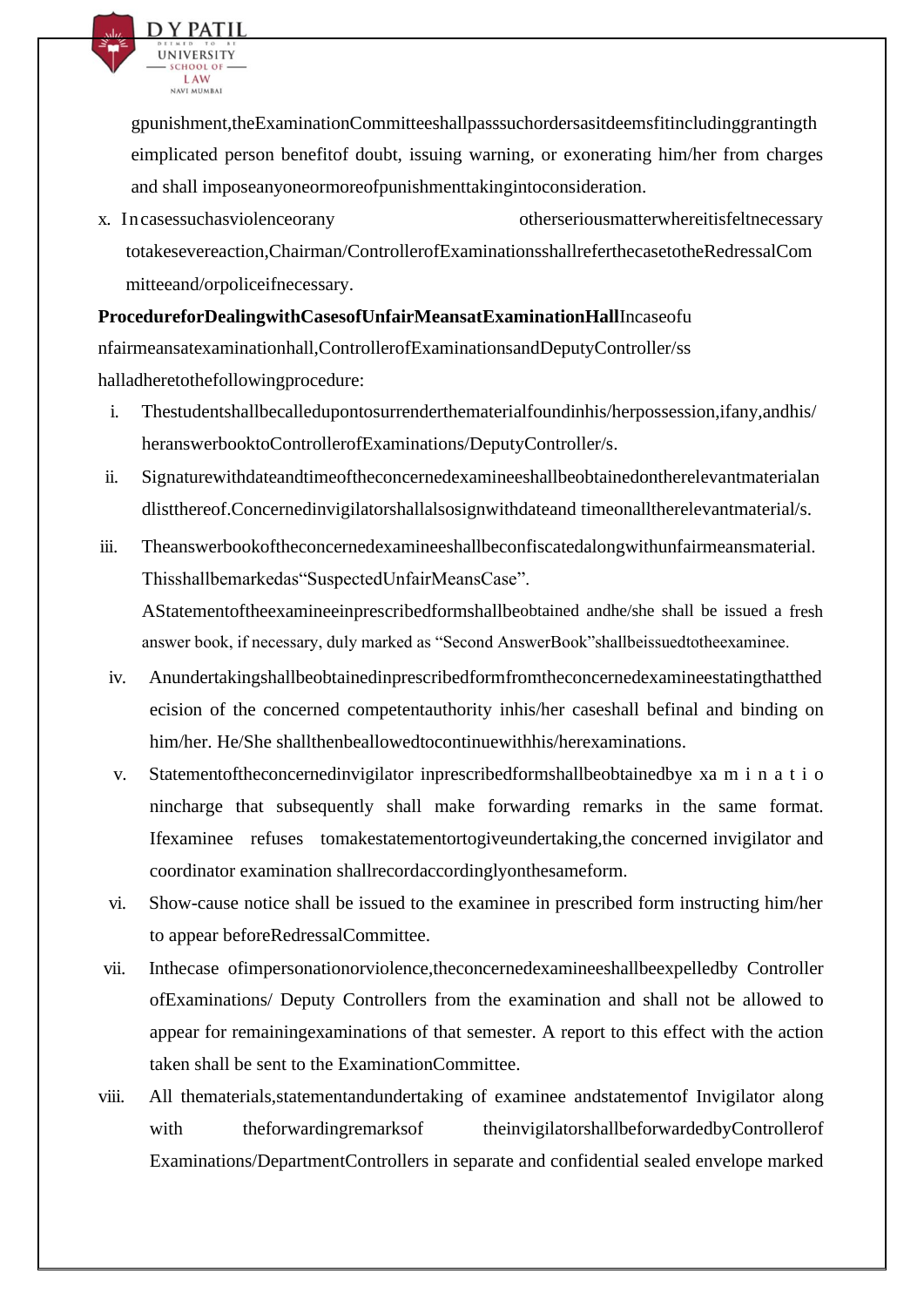

with "Unfair Means Case" to RedressalCommittee.

ix. Incaseofunfairmeansoforaltype,invigilatorand/orconcernedauthorizedpersonshallrecordthe factsin writing and

reportthesamethroughDepartmentControllerstoControllerofExaminations.

x. ControllerofExaminationsafterfindingtheprima-

facieofthecaseofmalpracticereceivedfrominvigilator/ Department Controllers shall send it

to Redressal Committee. Controller of Examinationsorhis/herrepresentativeshallpresentthecaseofmalpracticebefore Redressal Committee and shall dealwiththecasetillitisfinallydisposedof.

#### **Procedure forDealingwithUnfairMeansatAssessmentCentre**

- i. Duringtheassessmentofanswerbooks,ifexaminersuspectsthatthereisprima-facie evidencethatthe examinee/s,whoseanswerbook/s the examinerisassessing,appear/s to have resorted to unfair meansin the examination, examiner shall forward his/her report along with the evidence and his/her opinion to theControllerof Examinationswhoshallthenforwardthecaseinseparatesealedenvelopemarkedwith"Suspected UnfairMeansCase"toRedressalCommittee.
- ii. Ifanystaffisfoundinvolvedinanytypeofmalpractice/unfairmeans,Controller ofExaminationsshallreportthecasetoChairman,ExaminationCommitteeforfurtheraction.
- iii. ControllerofExaminationsorhis/herrepresentativeshallpresentthecaseofmalpracticebefore
- iv. Chairman,ExaminationCommitteeandshalldealwiththecasetillitisfinallydisposed off.

#### **ProcedureforDealingwithUnfairMeansat PaperSetting/Printing:**

- i. Ifanystaff/anyperson/srelatedwithpapersettingandorprintingisfoundinvolvedinany typeofmalpractice/unfair means related to paper setting/paper printing, Controller of Examinations shall report thecase toRedressalCommitteeforfurtheraction.
- ii. ControllerofExaminationsorhis/herrepresentativeshallpresentthecaseofmalpracticebeforeRe dressalCommittee andshalldealwiththecase tillitisfinallydisposedoff.

## **2. FrameRulesforConductofExamination**

- 1) Academiccalendarispreparedatthebeginningoftheacademicyear.
- 2) Tentativeexamscheduleispreparedsemester wisewithinonemonthofreopeningofcollege.
- 3) TimeTableforeachexaminationispreparedanddisplayedonstudents'noticeboardandalsouploa dedoncollege website aswell,25dayspriortothe commencementofexamination.
- 4) ExaminationSeatNumbersaregeneratedforeachprogram,aftersortingtheentirestudentdatasurna mewise.Halltickets arepreparedandgiventostudents.
- 5) ChangeinsyllabusunderautonomyisimplementedforeachcourseapprovedbytheBOSandpasse dinacademic councilofthecollege.
- 6) Coursecodesareassignedtoallcoursesunder autonomy
- 7) Noticefornumberofquestionsetstobeprepared,datesforsubmissionofquestionpapersetsandgen